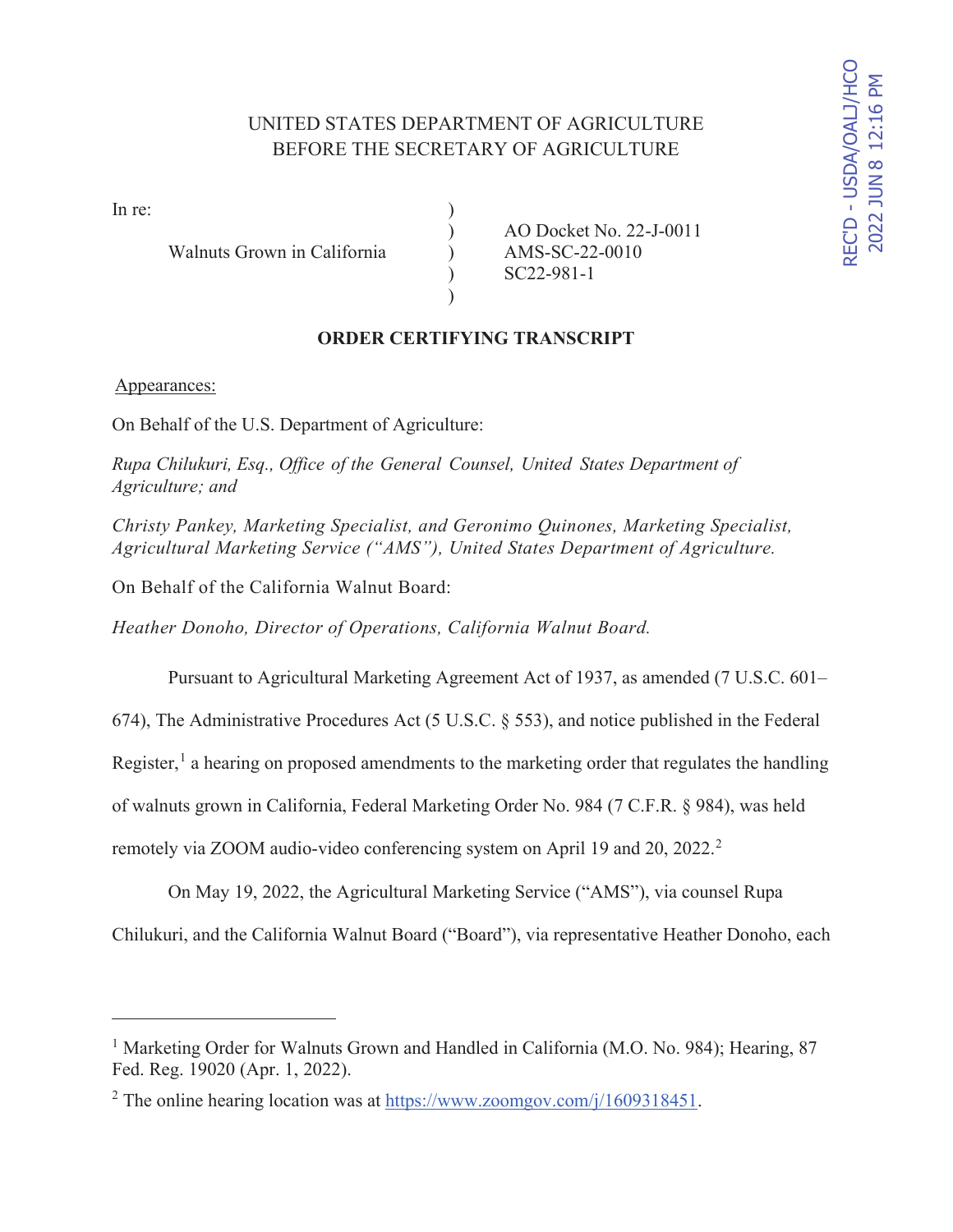filed proposed corrections to the record transcript of the hearing. No other proposed corrections have been filed or otherwise received from any participant, and no objections have been raised as to the proposed corrections. Upon my review the following proposed corrections, with rejections and changes to proposed corrections noted by footnote, are hereby **ADOPTED,** as follows:

**April 19, 2022** 

| Page           | Line      | Correction                                                                         |
|----------------|-----------|------------------------------------------------------------------------------------|
| Cover          |           | Strike "SC-22-981-1" insert "SC22-981-1"                                           |
| $\mathbf{1}$   |           | Strike "SC-22-981-1" insert "SC22-981-1"                                           |
| 1              |           | Strike "ESQUIRE" after "PANKEY", "DONOHO" and<br>"HULL"                            |
| $\overline{2}$ |           | Strike "USDA" after "Guerra" and insert "CWB" <sup>3</sup>                         |
| $\overline{2}$ | 8         | Change "Rachel" to "Rachael"                                                       |
| $\overline{2}$ |           | Add to "also present":                                                             |
|                |           | , CWB<br>Jack                                                                      |
|                |           | , CWB<br>Eric                                                                      |
|                |           | , CWB<br>Chuck                                                                     |
|                |           | <b>Bill</b><br>, CWB                                                               |
|                |           | , CWB<br>Bill                                                                      |
| 3              |           | Change "For the California Walnuts Board" to "For the<br>California Walnut Board"  |
| 5              | 16        | Insert "them" between "have" and "post"                                            |
| 5              | 24        | Strike "and the" after "Judge" and insert" in the"                                 |
| 5              | 25        | Strike "officer" and insert "office"                                               |
| 6              | 15        | (Correction Rejected) <sup>4</sup>                                                 |
| 6              | $20 - 21$ | Strike "chief administrative law judge" insert "Chief<br>Administrative Law Judge" |

<sup>&</sup>lt;sup>3</sup> Line numbers removed as there are no line numbers on this page.

<sup>&</sup>lt;sup>4</sup> AMS's proposed correction to page 6, line 15 is rejected as unnecessary because it does not change or add to the meaning of the text in context.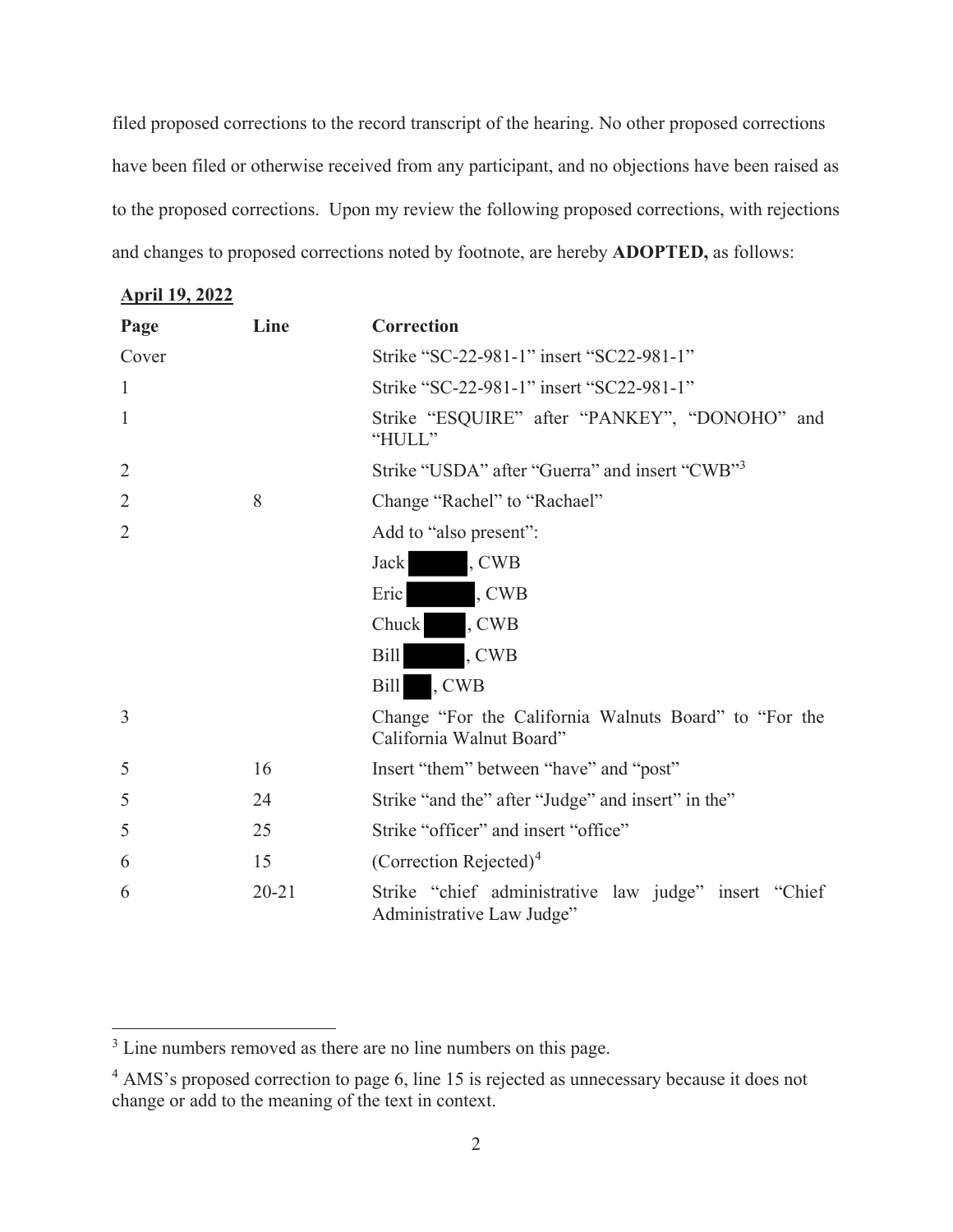| 6              | 23             | (Correction rejected) <sup>5</sup>                                                 |
|----------------|----------------|------------------------------------------------------------------------------------|
| 7              | 1              | Strike "SC-22-981-1" insert "SC22-981-1"                                           |
| $\tau$         | 9              | Strike "7CFR" insert "7 C.F.R."                                                    |
| $\overline{7}$ | 9              | Strike "900.8C1" insert "900.8 (c)(1)"                                             |
| 9              | 25             | Strike "participants" insert "participants"                                        |
| 12             | 15             | (Correction rejected) $6$                                                          |
| 12             | 15             | (Correction rejected) <sup>7</sup>                                                 |
| 12             | 22             | Strike "7CFR" insert "7 C.F.R."                                                    |
| 12             | 22             | Strike "900.D1ii" insert "900.8(d)(1)(ii)"                                         |
| 13             | 7              | Insert comma after "witness"                                                       |
| 13             | 8              | Insert comma after "USDA"                                                          |
| 14             | $\overline{4}$ | Strike comma and replace with period after the first<br>"affiliation" <sup>8</sup> |
| 14             | 4              | Capitalize second "affiliation"                                                    |
| 16             | 24             | Strike "7CFR900.9D" insert "7 C.F.R. § 900.9(d)" <sup>9</sup>                      |
| 19             | 16             | Capitalize "thanks"                                                                |
| 20             | $\overline{4}$ | Strike "Special" insert "Specialty"                                                |
| 20             | 9              | (Correction rejected) <sup>10</sup>                                                |
| 20             | 10             | (Correction rejected) <sup>11</sup>                                                |
| 20             | 20             | Insert period after "Christy"                                                      |

<sup>5</sup> AMS's proposed correction to page 6, line 23 is rejected as unnecessary. The word "federal" in "federal marketing order" does not appear to have been consistently given an initial capital letter in USDA materials.

 $7$  AMS's proposed correction to page 12, line 15 is rejected as unverifiable and unnecessary. The addition of the word "basically" does not appear to change or clarify the meaning of the text.

<sup>8</sup> Board proposed correction ("Insert period after 'affiliation"") edited and clarified.

<sup>9</sup> AMS proposed correction with extra space removed.

<sup>&</sup>lt;sup>6</sup> AMS's proposed correction to page 12, line 15 is rejected as unnecessary. The addition of a comma at the suggested point does not appear to change or clarify the meaning of the text there, nor to render it more grammatical.

 $10$  Board proposed correction to page 20, line 9 rejected as inappropriate. Honorifics/titles such as "mister" are not usually capitalized, as here, when not appearing directly before a person's name.

<sup>&</sup>lt;sup>11</sup> Board proposed correction to page 20, line 9 rejected as inappropriate. Honorifics/titles such as "mister" are not usually capitalized, as here, when not appearing directly before a person's name.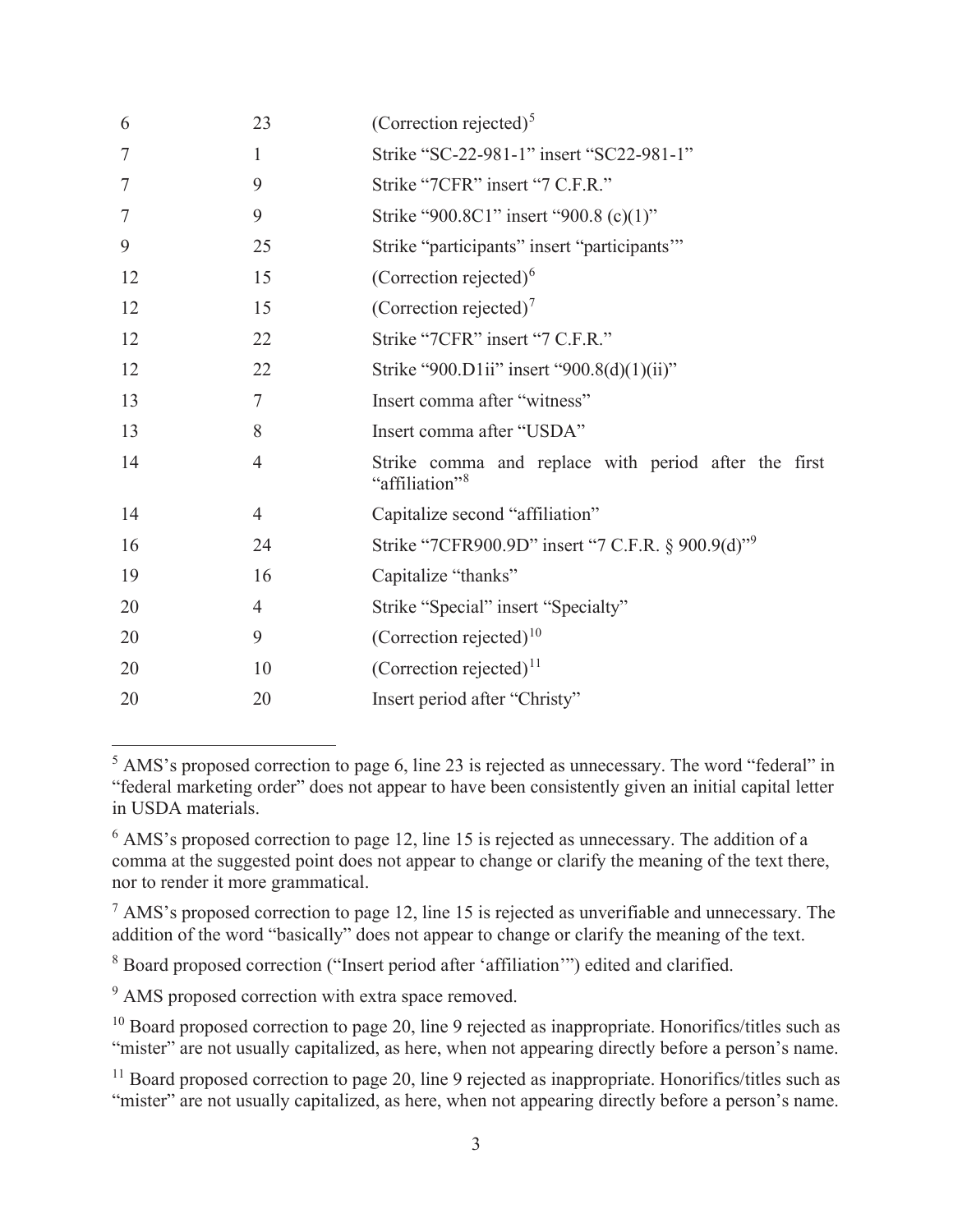| 20    | 20             | Insert "Pankey" between "Christy" and "that's"                                                         |
|-------|----------------|--------------------------------------------------------------------------------------------------------|
| 20    | 20             | Capitalize "that's"                                                                                    |
| 21    | 13             | Insert period after "raised", capitalize "Where", and insert<br>question mark after "it" <sup>12</sup> |
| 21    | 13             | (Correction rejected) $^{13}$                                                                          |
| 21    | 24             | Insert "the" after second "I'm" <sup>14</sup>                                                          |
| 21    | 24             | Capitalize "Executive"                                                                                 |
| 21    | 25             | Capitalize "Coordinator"                                                                               |
| 24    | 15             | Strike "7CFR900.4" insert "7 C.F.R. § 900.4"                                                           |
| 26    | 16             | Strike "7CFR900.16" insert "7 C.F.R. § 900.16"                                                         |
| 27    | 23             | Strike "you" insert "you'll"                                                                           |
| 27    | 23             | Strike "can"                                                                                           |
| 27    | 25             | Strike "7CFR984.67" insert "7 C.F.R. § 984.67"                                                         |
| 27-28 | $25 - 1$       | Strike "code of federal regulations" insert "Code of Federal<br>Regulations"                           |
| 28    | 1              | Strike "texts" insert "text"                                                                           |
| 28    | 5              | Strike ".67b" insert "§ 984.67 (b)"                                                                    |
| 34    | 4              | Insert "grower" before "price"                                                                         |
| 34    | 4              | Strike "comp" insert "crop"                                                                            |
| 34    | 22             | Strike "comp" insert "crop"                                                                            |
| 35    | $\mathbf{1}$   | Strike "NAS" insert "NASS"                                                                             |
| 35    | $\overline{2}$ | Strike "comp" insert "crop"                                                                            |
| 35    | 3              | Strike "product" insert "production"                                                                   |
| 35    | 14             | Strike "with" insert "to an"                                                                           |
| 35    | 17             | Strike "NAS" insert "NASS"                                                                             |
| 37    | $\mathfrak{Z}$ | Insert comma after "table"                                                                             |
| 37    | 19             | Strike "our" insert "their"                                                                            |
| 40    | 3              | Change "Walnuts" to "Walnut"                                                                           |
| 40    | 11             | Strike "Poindexter, can you hear me" insert "Poindexter, can<br>you hear me?"                          |

<sup>&</sup>lt;sup>12</sup> Board proposed correction ("Insert comma after 'raised'") rejected in part, corrected in part.

<sup>&</sup>lt;sup>13</sup> *See* immediately preceding Board proposed correction and note 12.

<sup>&</sup>lt;sup>14</sup> Board proposed correction ("Insert 'the' after 'I'm"") edited to clarify.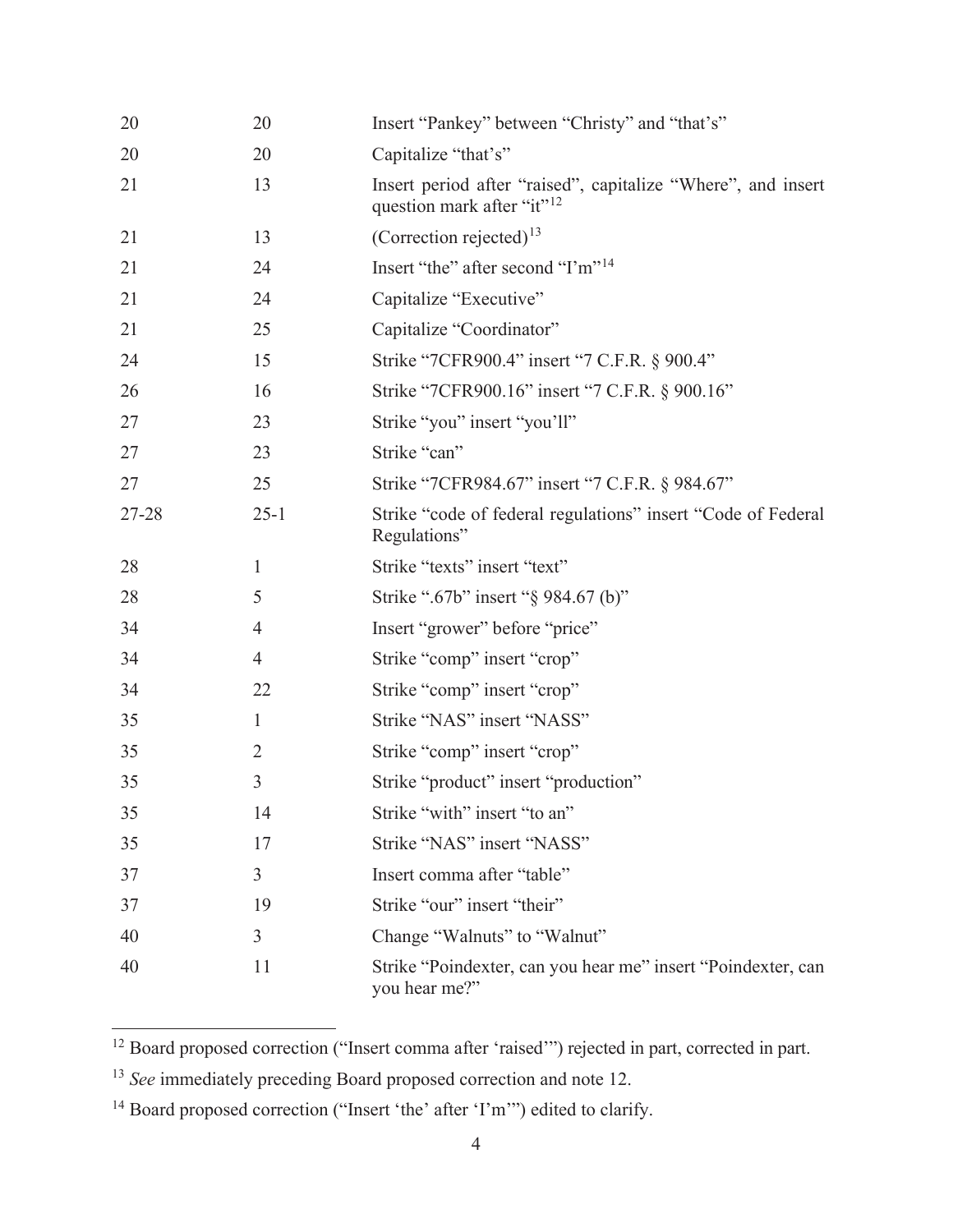| 40 | 11             | Insert "Are you ready to testify," between "Poindexter, can<br>you hear me?" and "because" |
|----|----------------|--------------------------------------------------------------------------------------------|
| 40 | 12             | (Correction rejected) <sup>15</sup>                                                        |
| 41 | $\overline{4}$ | Change "Walnuts" to "Walnut"                                                               |
| 41 | 6              | Change "Walnuts" to "Walnut"                                                               |
| 41 | 12             | Strike "Latha" insert "Lathan"                                                             |
| 41 | 16             | Strike "Latha" insert "Lathan"                                                             |
| 41 | 21             | Insert period after "handler"                                                              |
| 43 | 11             | Change "USD" to "USDA"                                                                     |
|    |                | Strike "USD" insert "USDA"                                                                 |
| 44 | 25             | Strike "ultimate" insert "alternate"                                                       |
| 45 | 6              | Strike "ultimate" insert "alternate"                                                       |
| 51 | 15             | Strike "NAS" insert "NASS"                                                                 |
| 51 | 23             | Strike "capped in" insert "catkin"                                                         |
| 53 | 24             | Strike "Situnia" insert "Tootelian"                                                        |
| 54 | $\overline{2}$ | (Correction rejected) <sup>16</sup>                                                        |
| 54 | 3              | (Correction rejected) $17$                                                                 |
| 56 | 14             | Insert comma after second "that"                                                           |
| 57 | 25             | Strike "jargon-ease" insert "jargon-ese"                                                   |
| 62 | 17             | Strike "out manned" insert "outmanned"                                                     |
| 62 | 25             | Strike "wallets" insert "walnuts"                                                          |
| 72 | 13             | Insert space between "carry" and "over"                                                    |
| 75 | 20             | Change "Walnuts" to "Walnut"                                                               |
| 76 | 15             | Strike "slide" insert "slides"                                                             |
| 76 | 17             | Strike "side" insert "slide"                                                               |
| 79 | 14             | Strike "containership" insert "container ship"                                             |
| 79 | 22             | Strike "containerships" insert "container ships"                                           |
|    |                |                                                                                            |

 $15$  AMS proposed correction to page 40, line 12 rejected as unnecessary. It would not appear to change or clarify the meaning of the text.

 $16$  Board proposed correction to page 54, line 2 rejected as the misspoken error in referring to CWB was corrected on the record, immediately below, *see* page 54, line 5.

<sup>17</sup> *See* note 16.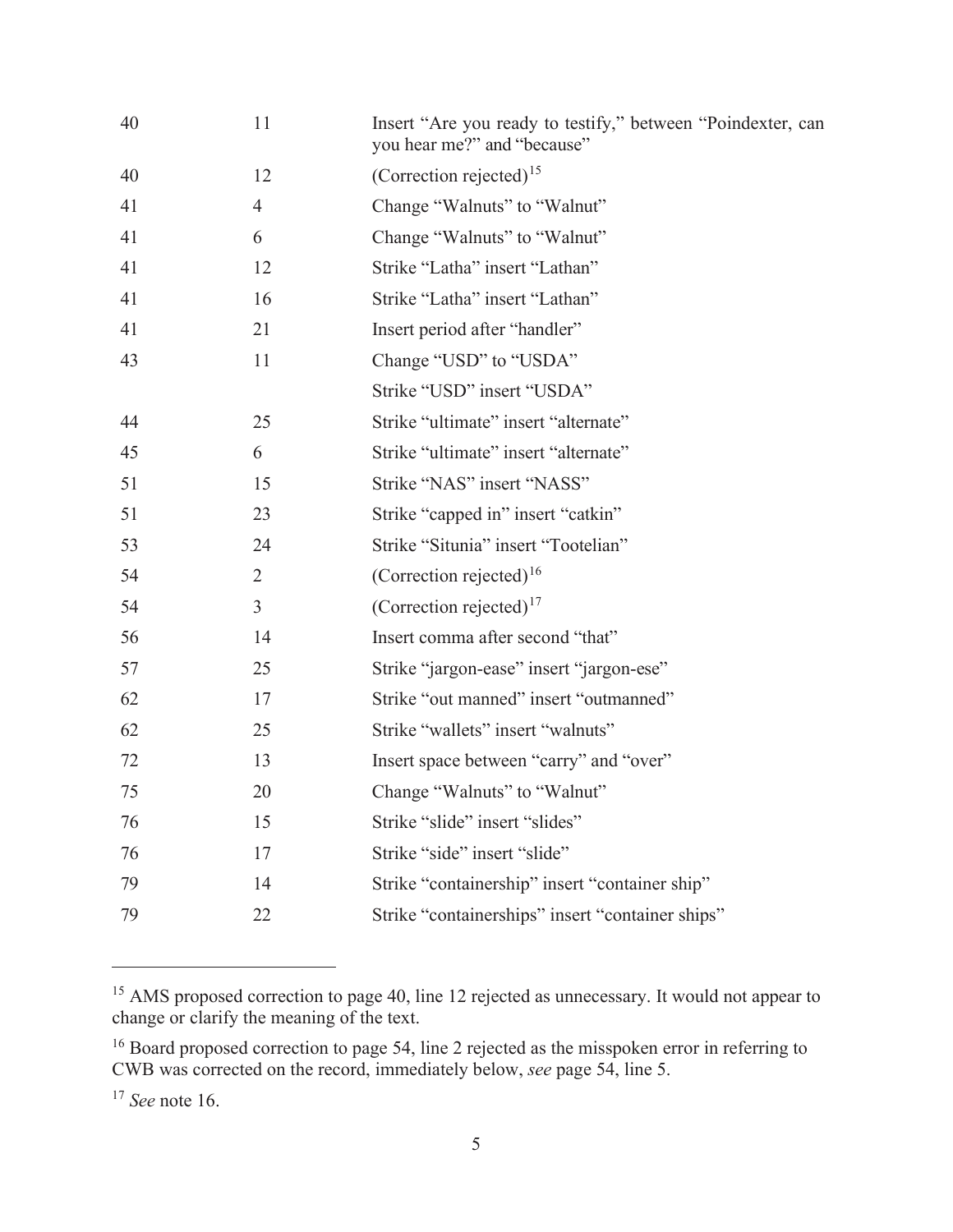| 79  | 25           | Strike "containerships" insert "container ships"                                  |
|-----|--------------|-----------------------------------------------------------------------------------|
| 80  | 12           | Strike "containerships" insert "container ships"                                  |
| 80  | 14           | Strike "containerships" insert "container ships"                                  |
| 80  | 18           | Strike "containerships" insert "container ships"                                  |
| 81  | 5            | Strike "containerships" insert "container ships"                                  |
| 82  | 8            | Insert comma after "it"                                                           |
| 82  | 9            | Insert comma after "generally"                                                    |
| 84  | 1            | (Correction Rejected) <sup>18</sup>                                               |
| 85  | 5            | (Correction Rejected) $19$                                                        |
| 96  | 18           | Strike "or" insert "to"                                                           |
| 100 | 8            | Insert comma after "that"                                                         |
| 101 | 7            | Strike "FISMA" insert "FSMA"                                                      |
| 103 | 10           | Strike "hexanil" insert "hexanol"                                                 |
| 103 | 14           | Strike "hexanil" insert "hexanol"                                                 |
| 103 | 21           | Strike "hexanil" insert "hexanol"                                                 |
| 103 | 23           | Change "do" to "down"                                                             |
| 103 | 24           | Strike "hexanil" insert "hexanol"                                                 |
| 104 | 3            | Strike "hexanil" insert "hexanol"                                                 |
| 105 | 7            | Strike "vanities" insert "varieties"                                              |
| 108 | 9            | Strike "their" insert "they're"                                                   |
| 108 | 22           | Strike "the hulling is drying isn't" insert "the huller whose<br>drying $isn't$ " |
| 109 | $\mathbf{1}$ | Change "operations" to "operation"                                                |
| 109 | 25           | Strike "skill" insert "kill"                                                      |
| 110 | 7            | Strike "apha toxin" insert "aflatoxin"                                            |
| 110 | 7            | Strike "oper toxin" insert "ochratoxin"                                           |
| 110 | 9            | Strike "Listera" insert "Listeria"                                                |
| 110 | 11           | Strike "antheral" insert "antiviral"                                              |
|     |              |                                                                                   |

 $18$  Board proposed correction to page 84, line 1 rejected as suggested addition of comma does not appear to change meaning of text or to clarify it.

<sup>&</sup>lt;sup>19</sup> Board proposed correction to page 85, line 5 rejected as

suggested addition of comma does not appear to change meaning of text or to clarify it.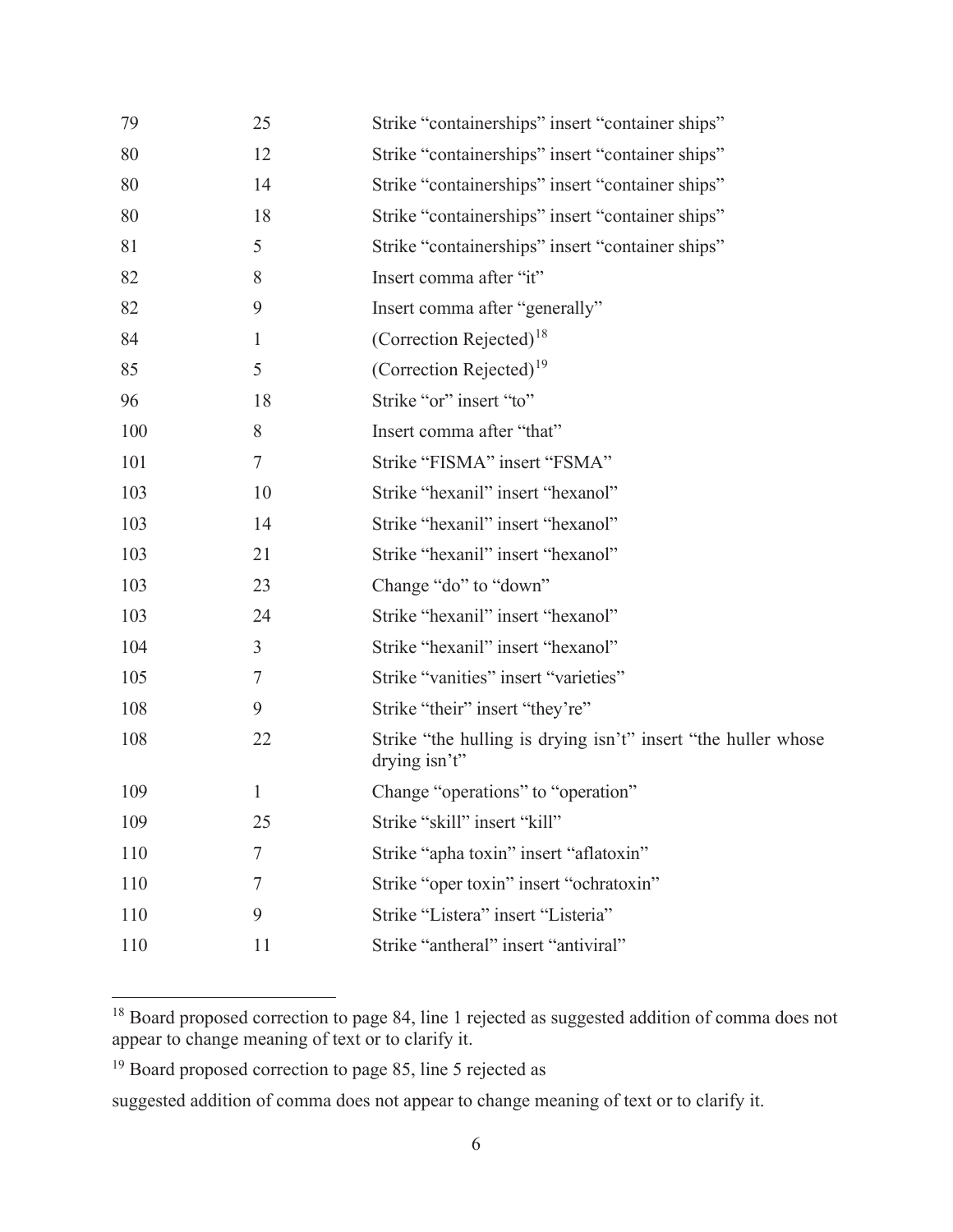| 111 | 3              | Change "pasturized" to "pasteurized"          |
|-----|----------------|-----------------------------------------------|
| 111 | 13             | Strike "third" <sup>20</sup>                  |
| 111 | 13             | (Correction rejected) <sup>21</sup>           |
| 113 | 15             | Insert period after "Grade B"                 |
| 113 | 16             | Capitalize "it's"                             |
| 113 | 25             | Strike "Mr." insert "Judge"                   |
| 115 | $\overline{2}$ | Insert period after "rules"                   |
| 115 | $\overline{3}$ | Capitalize "at"                               |
| 119 | 19             | Strike "state" insert "stated"                |
| 119 | 20             | Insert period after "language"                |
| 119 | 20             | Capitalize "therefore"                        |
| 120 | 15             | Change "Walnuts" to "Walnut"                  |
| 121 | 24             | Strike "Dr. Good, he" insert "Dr. Goodhue"    |
| 122 | $\overline{3}$ | Insert period after "absent"                  |
| 122 | $\mathfrak{Z}$ | Capitalize "that's"                           |
| 122 | 14             | Strike "overseas" insert "oversees"           |
| 123 | 8              | Strike "DFAs" insert "DFA's"                  |
| 125 | 14             | Strike "and" insert "in"                      |
| 128 | 9              | Change "?" to a period                        |
| 137 | 6              | Insert period after "less"                    |
| 137 | 6              | Capitalize "they'll"                          |
| 138 | 11             | Insert "Q" at beginning of line <sup>22</sup> |
| 140 | 13             | Strike "a assessments" insert "assessments"   |
| 141 | 24             | Strike "both" insert "fumigation,"            |
| 141 | 24             | Strike "with" insert "accessible to"          |
| 142 | 3              | (Correction rejected) <sup>23</sup>           |

<sup>&</sup>lt;sup>20</sup> AMS proposed corrections to page 111, line 13 accepted in part and rejected in part because as proposed they appear to diminish clarity of the text.

<sup>21</sup> AMS proposed correction to page 111, line 13 is rejected due to lack of clarity. *See* note 20.

<sup>&</sup>lt;sup>22</sup> Board proposed correction ("Insert 'Q:' at beginning of line") edited for consistency of format.

<sup>&</sup>lt;sup>23</sup> AMS proposed correction to page 142, line 3 rejected as unverifiable and because it does not appear to change or clarify the meaning of the text.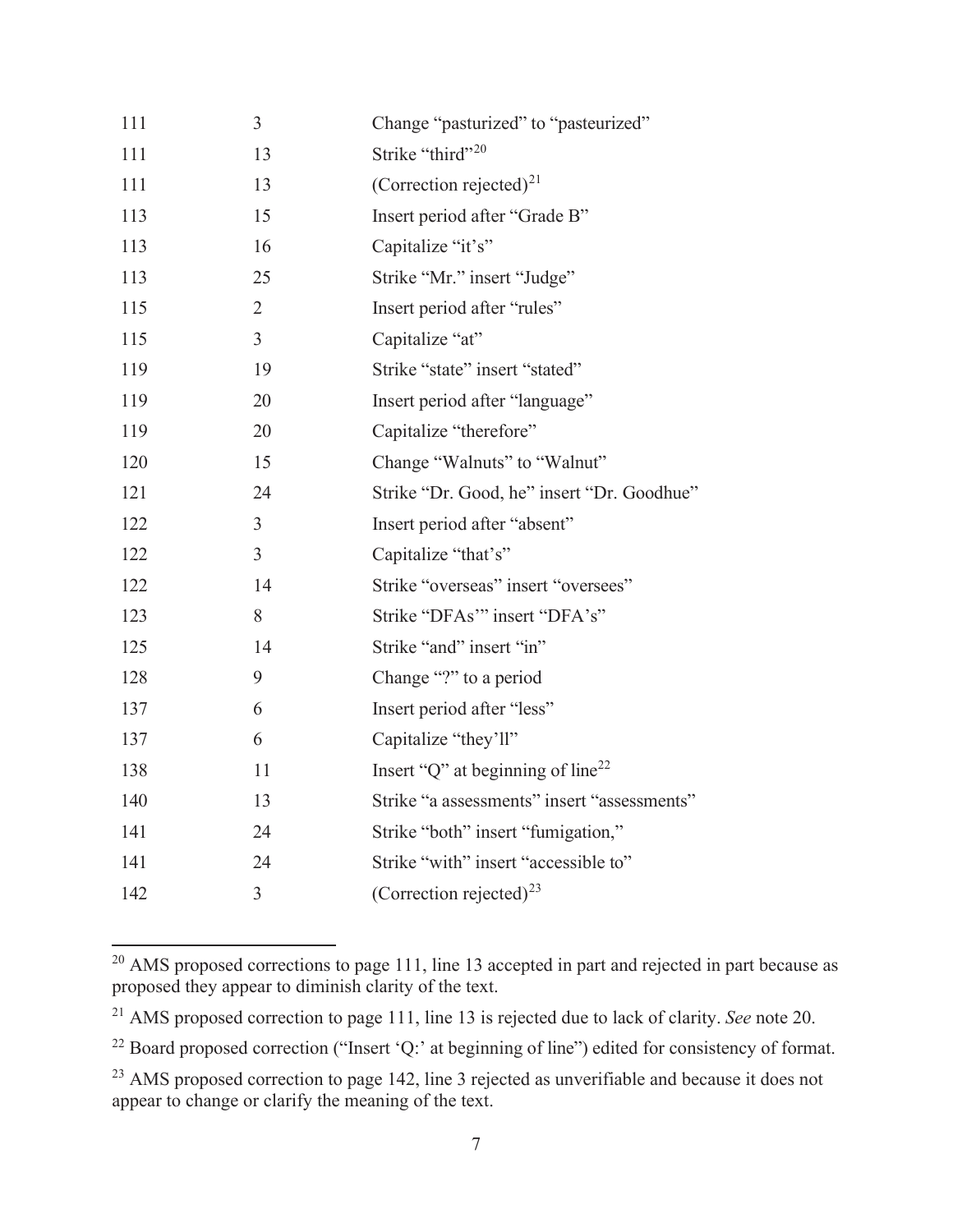| 142 | 23             | Insert "pasteurization" between "like" and "to"          |
|-----|----------------|----------------------------------------------------------|
| 143 | 15             | (Correction rejected) <sup>24</sup>                      |
| 144 | 18             | Strike "984.5B" insert "984.50(b)" <sup>25</sup>         |
| 144 | 23             | Strike "984.50A and B" insert "984.50 (a) and (b)"       |
| 148 | 23             | Change "your entitled" to "you're entitled"              |
| 149 | $\mathfrak{Z}$ | Change "Mariana" to "Mariani"                            |
| 153 | 10             | Strike "market" insert "marketing"                       |
| 153 | 11             | Strike "a section" insert "inspection and"               |
| 153 | 17             | Strike "excessive" insert "assessment"                   |
| 153 | 19             | Strike "decertify" insert "to certify"                   |
| 153 | 23             | Strike "and" insert "to"                                 |
| 154 | $\mathbf{1}$   | Strike "I'm here with" insert "I am the Chair of the"    |
| 154 | $\overline{4}$ | Strike "market" insert "marketing"                       |
| 155 | 22             | Strike "and section" insert "inspection"                 |
| 156 | 6              | Strike "works for" insert "were explored"                |
| 157 | 13             | Strike "basic grant" insert "base in print"              |
| 159 | $\mathbf{1}$   | Change "Grade" to "Grades"                               |
| 159 | 5              | Change "Grade" to "Grades"                               |
| 159 | 10             | Change "Grade" to "Grades"                               |
| 161 | $\overline{4}$ | Strike "SUF" insert "SQF"                                |
| 162 | $\tau$         | Strike "to reverse back in" insert "who were inspecting" |
| 163 | 24             | (Correction rejected) <sup>26</sup>                      |
| 163 | 25             | Insert "and" after "Board"                               |
| 166 | 21             | Strike "affects" insert "effects"                        |
| 169 | 9              | Strike "ECFR" insert "eCFR"                              |
| 170 | 22             | Strike "notice" insert "noticed"                         |
| 175 | 19             | Strike "administrate" insert "industry"                  |
|     |                |                                                          |

 $24$  AMS proposed correction to page 143, line 15 rejected as unverifiable and because it does not appear to change or clarify the meaning of the text.

<sup>25</sup> AMS proposed correction edited to remove extra space.

 $26$  Board proposed correction to page 163, line 24 rejected as inappropriate and the suggested comma does not appear to change or clarify the meaning of the text.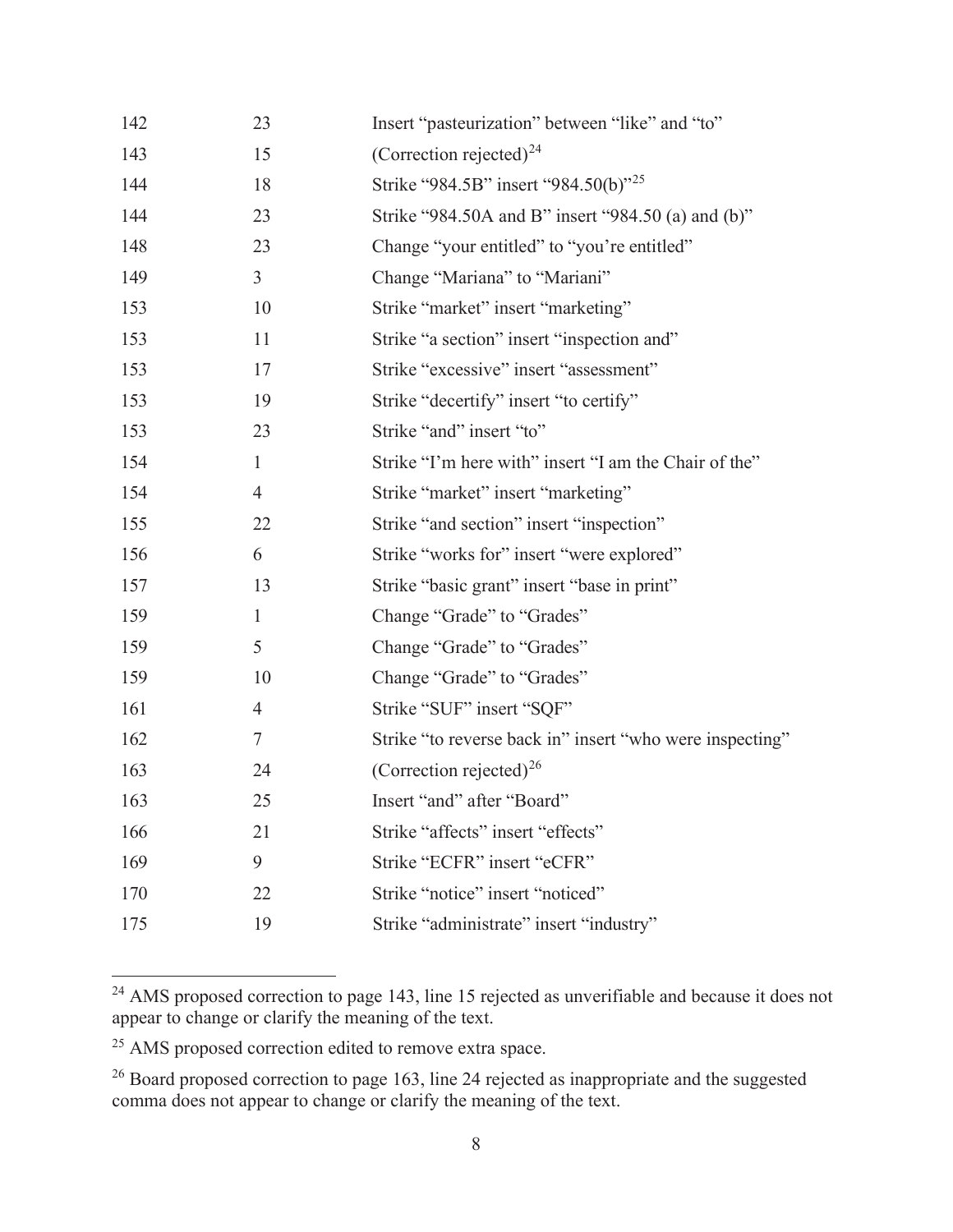| 175 | 20             | Strike "cross" insert "costs"            |
|-----|----------------|------------------------------------------|
| 179 | 8              | Strike "Ms." insert "Mrs."               |
| 180 | 18             | Strike "federal" insert "Federal"        |
| 182 | $\mathfrak{Z}$ | Insert "reduced" after "through"         |
| 182 | 8              | Insert "No." before "1"                  |
| 182 | 16             | Insert "of goods" between "cost" and "." |
| 182 | 19             | Strike "Affairs" insert "figures"        |
| 188 | 8              | Strike "Market" insert "Marketing"       |
| 189 | 11             | Strike "a" insert "for"                  |
| 192 | 6              | Change "Cain" to "Crain"                 |
| 196 | 15             | Change "onto" to "on to"                 |
| 197 | 13             | Change "let's" to "lets"                 |
| 197 | 13             | (Correction rejected) <sup>27</sup>      |
| 202 | $\overline{3}$ | Strike "on rolls" insert "or loads"      |
| 203 | 5              | Change "in-shell" to "inshell"           |
| 209 | 23             | Change "in-shell" to "inshell"           |
| 211 | $\mathbf{1}$   | Strike "filt" insert "filth"             |
| 211 | 5              | Strike "filt" insert "filth"             |
| 214 | 12             | Strike "carrier" insert "- Carriere."    |
| 229 | 6              | Insert "the" before "removal"            |
| 229 | 22             | Insert "No." between "Form" and "1"      |
| 230 | 12             | Strike "rates" insert "rate"             |
| 231 | 18             | Strike "post" insert "proposed"          |
| 232 | 18             | Strike "receipt" insert "receive"        |
| 232 | 19             | Strike "fo" insert "of"                  |
| 232 | 20             | Insert "No." before "1"                  |
| 237 | 3              | Strike "inline" insert in-line"          |
| 238 | 9              | Change "years" to "years"                |
| 240 | 19             | Change "in shell" to "inshell"           |
| 240 | 24             | Strike "didn't"                          |

 $27$  AMS proposed correction to page 197, line 13 rejected as unverifiable and it does not appear to change or clarify the text.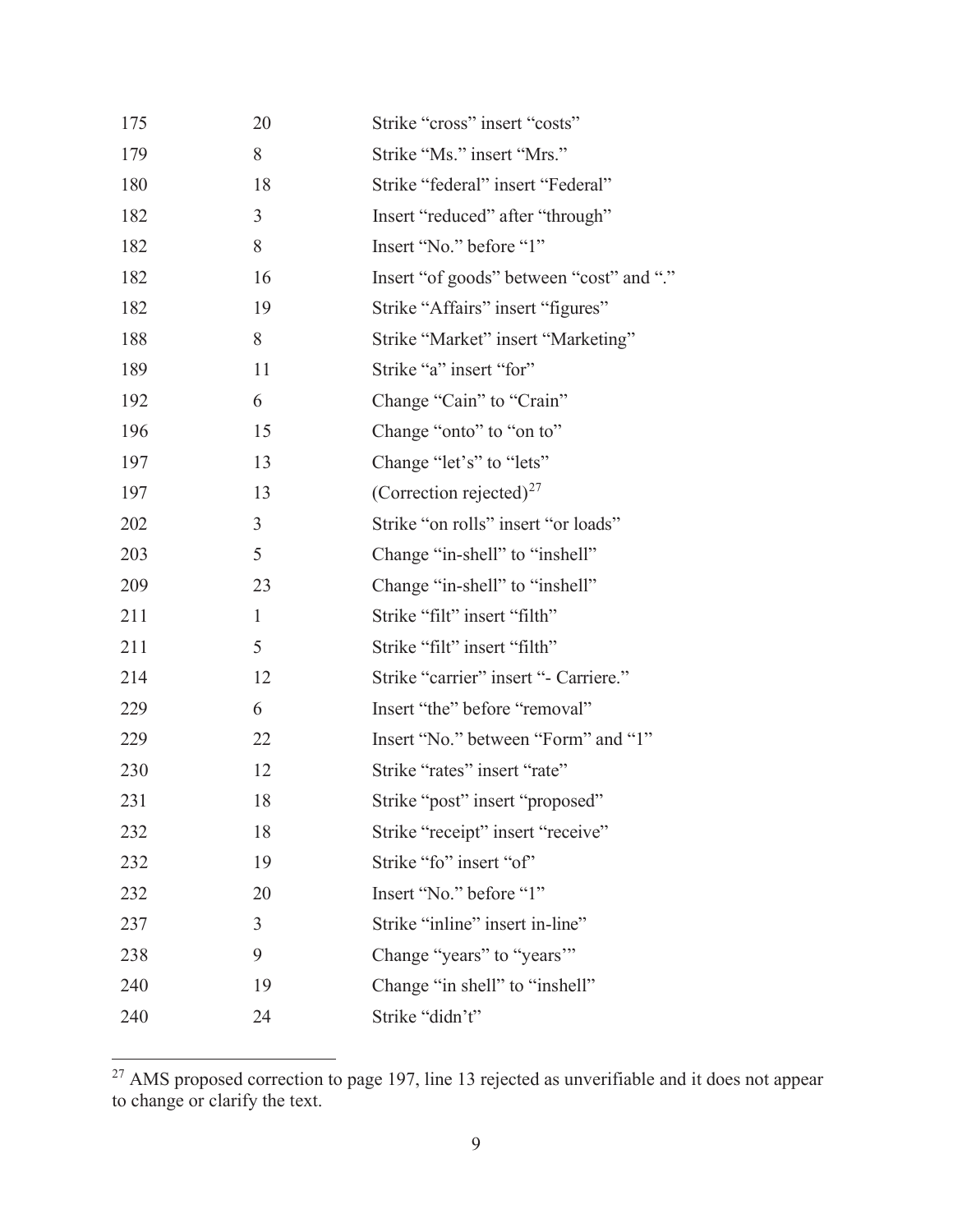| 245 | 9  | Change "almond's order" to "almond order" |
|-----|----|-------------------------------------------|
| 250 | 7  | Change "your" to "yours"                  |
| 256 | 15 | Change "ways" to "way"                    |
| 258 | 8  | Strike "the" insert "they"                |
| 263 | 1  | Change "Hill" to "Hull"                   |
| 268 | 13 | Strike "tot" insert "to"                  |
| 269 | 9  | Change " $it's$ " to " $it$ "             |
| 274 | 7  | Insert "a" between "and" and "week"       |
| 275 | 22 | Change "walnut's" to "walnuts"            |
| 276 | 5  | Change "is" to "has"                      |
| 277 |    | Strike "SC-22-981-1" insert "SC22-981-1"  |

# **April 20, 2022**

| Page  | Line   | Correction                                                |
|-------|--------|-----------------------------------------------------------|
| Cover |        | Strike "SC-22-981-1" insert "SC22-981-1"                  |
| 278   |        | Strike "SC-22-981-1" insert "SC22-981-1"                  |
| 278   |        | Strike "ESQUIRE" after "PANKEY", "DONOHO" and<br>"HULL"   |
| 279   |        | Strike "USDA" after Guerra and insert "CWB" <sup>28</sup> |
| 279   | 8      | Change "Rachel" to "Rachael"                              |
| 279   |        | Also present should include:                              |
|       |        | , CWB<br><b>Jack</b>                                      |
|       |        | Eric<br>, CWB                                             |
|       |        | Chuck<br>, CWB                                            |
|       |        | , CWB<br><b>Bill</b>                                      |
| 282   | 10     | Strike "want to" insert "know if you've made"             |
| 283   | 2      | Change "Rachel" to "Rachael"                              |
| 283   | $\tau$ | Change "Walnuts" to "Walnut"                              |
| 283   | 15     | Change "Rachel" to "Rachael"                              |
| 283   | 15     | Change "R-A-C-H-E-L" to "R-A-C-H-A-E-L"                   |
| 284   | 11     | Delete comma after "Commission"                           |

<sup>28</sup> Line numbers removed as there are no line numbers on this page.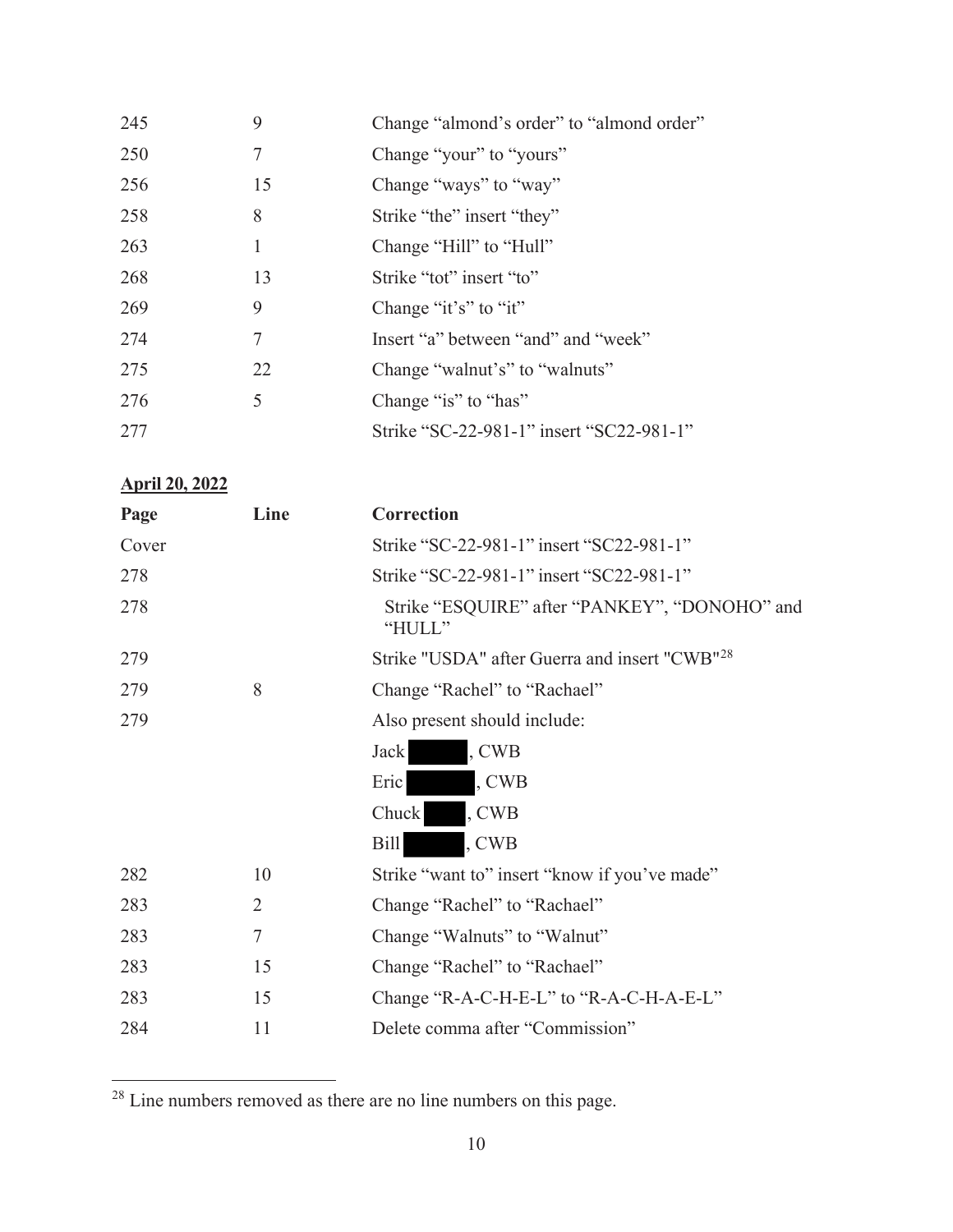| 284 | 14             | Strike "cause" insert "costs"                                         |
|-----|----------------|-----------------------------------------------------------------------|
| 284 | 19             | Insert period after "crop"                                            |
| 284 | 19             | Change "based" to capitalized                                         |
| 285 | 6              | Change "in-shell" to "inshell"                                        |
| 285 | 11             | Change "in-shell" to "inshell"                                        |
| 285 | 18             | Change "Handler" to "Handlers"                                        |
| 285 | 22             | Strike "does" insert "should"                                         |
| 286 | 9              | Change "Walnuts" to "Walnut"                                          |
| 289 | 25             | Strike "are" insert "of"                                              |
| 291 | 5              | Strike "effected" insert "affected"                                   |
| 292 | 16             | Insert "Mr." before "Poindexter"                                      |
| 294 | 19             | Strike "interactional" insert "international"                         |
| 295 | 15             | Change "commissions" to "commission"                                  |
| 297 | $\tau$         | Strike "broader-plate" insert "vertically"                            |
| 297 | 17             | Strike "tower" insert "power"                                         |
| 298 | 8              | Strike "Because" insert "Thanks," <sup>29</sup>                       |
| 299 | $\overline{4}$ | Change "in-shell" to "inshell"                                        |
| 299 | 8              | Change "in-shell" to "inshell"                                        |
| 299 | 20             | Change "brand" to "burden"                                            |
| 301 | 14             | Strike "this is out" insert "is at the"                               |
| 302 | 18             | Strike "CDW" insert "CWB" <sup>30</sup>                               |
| 303 | $\tau$         | Strike "elastic" insert "inelastic"                                   |
| 303 | 9              | Strike "elastic" insert "inelastic"                                   |
| 304 | 4              | Strike "(tech glitch)" insert "monopsony"                             |
| 304 | 10             | Strike "and" insert "in"                                              |
| 304 | 21             | Insert "among any different markets" between "number" and<br>"that's" |
| 305 | 8              | Strike "So is there" insert "Sounds good"                             |
| 306 | 8              | Strike "the earlier" insert "Dr. Goodhue"                             |
| 306 | 20             | Strike "published that 70 or 85,000" insert "NASS publishes           |

<sup>&</sup>lt;sup>29</sup> AMS proposed correction ("Strike 'Because' insert 'Thank's,"") edited.

<sup>30</sup> AMS proposed correction page number corrected.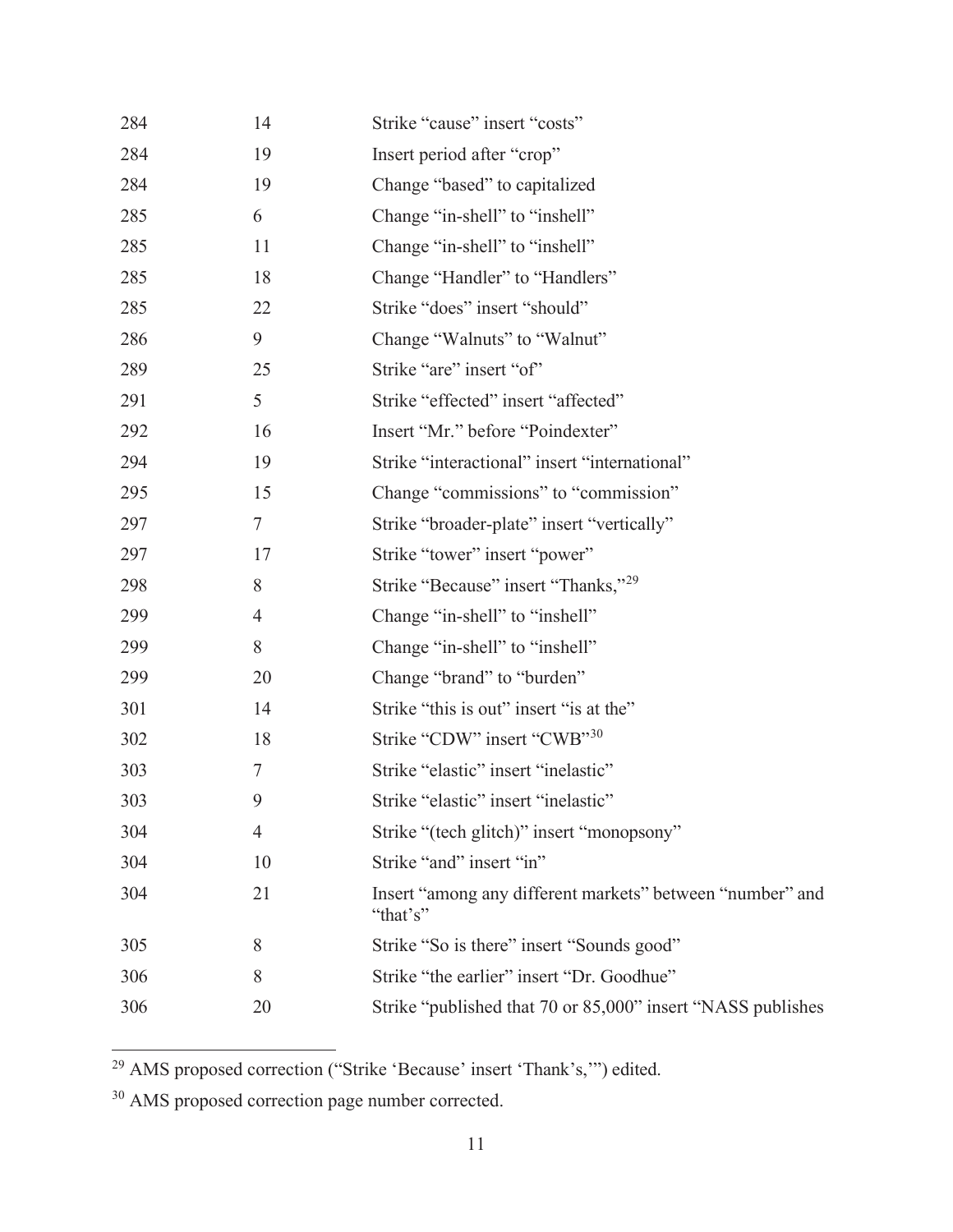|     |                | the figure, it's actually slightly larger, it's 785,000"                    |
|-----|----------------|-----------------------------------------------------------------------------|
| 307 | 11             | Strike "770" insert "\$7.70"                                                |
| 307 | 12             | Strike "770" insert "\$7.70"                                                |
| 309 | 3              | Strike "particularly when you" insert "if people wanted to"                 |
| 309 | 6              | Strike "calculation" insert "computation"                                   |
| 309 | 13             | Change "in-shell" to "inshell"                                              |
| 311 | 18             | (Correction rejected) $31$                                                  |
| 311 | 24             | Change "Rachel" to "Rachael"                                                |
| 313 | 20             | Strike "Gott" insert "dot"                                                  |
| 313 | 21             | Strike "lashawngottwilliams@usda.gov" insert<br>"lashawn.williams@usda.gov" |
| 315 | 8              | Strike "Ms." Insert "Mrs."                                                  |
| 315 | 10             | Change "Walnuts" to "Walnut"                                                |
| 316 | 12             | Strike "MS. DONOHO" insert "MS. CHILUKURI"                                  |
| 317 | 21             | Strike "calculation" insert "application"                                   |
| 317 | 24             | Strike "compromised" insert "compromise"                                    |
| 318 | 17             | Change "Walnuts" to "Walnut"                                                |
| 319 | 6              | Strike "will be" insert "is CWB"                                            |
| 319 | 22             | Strike "a" insert "the"                                                     |
| 321 | 5              | Strike "preferred" insert "quicker"                                         |
| 321 | 18             | Strike "exhibits" insert "exhibit"                                          |
| 322 | 18             | Strike "Fifteen/20" insert "15/20"                                          |
| 323 | 19             | Strike "ways" insert "weeks"                                                |
| 327 | 12             | Change "operations director" to "Operations Director"                       |
| 328 | 6              | Change "in-shell" to "inshell"                                              |
| 328 | 9              | Strike "by" insert "of"                                                     |
| 328 | 23             | Strike "for" insert "or"                                                    |
| 329 | $\mathfrak{Z}$ | Strike "float" insert "flow"                                                |
| 329 | 16             | Strike "is"                                                                 |
| 330 | 2              | Insert comma after "addition"                                               |

 $31$  AMS proposed correction to page 311, line 18 rejected as unverifiable. In context, the current text appears to be correct, whereas the proposed change would be incorrect.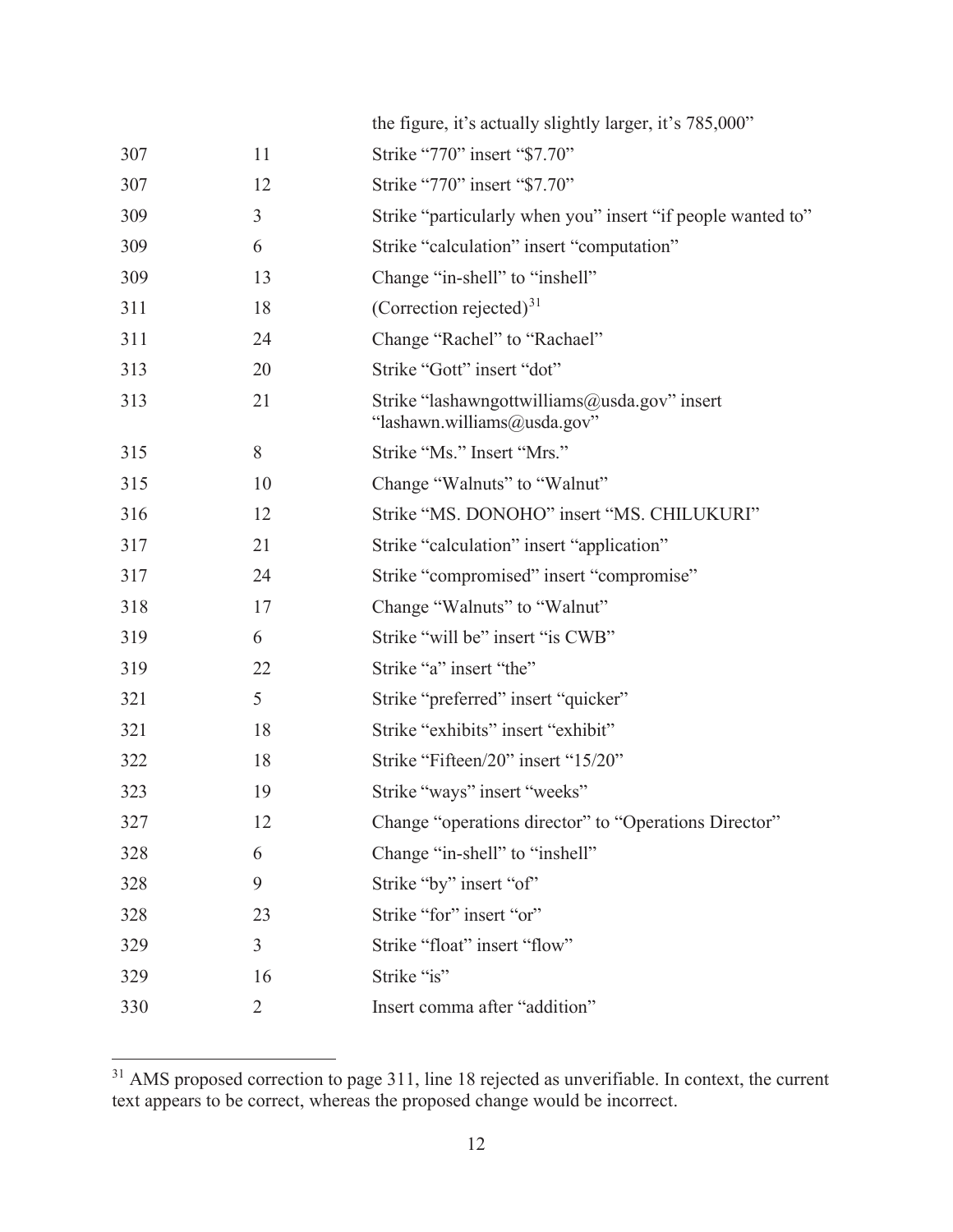| 8<br>Strike "Walnuts" insert "walnut"<br>332<br>Strike "Walnuts" insert "Walnut"<br>332<br>14<br>Change "operations director" to "Operations Director"<br>333<br>$\mathbf{1}$<br>Strike "that commits them" insert "mechanism"<br>333<br>23<br>Change "operations director" to "Operations Director"32<br>333<br>$\overline{2}$ |  |
|---------------------------------------------------------------------------------------------------------------------------------------------------------------------------------------------------------------------------------------------------------------------------------------------------------------------------------|--|
|                                                                                                                                                                                                                                                                                                                                 |  |
|                                                                                                                                                                                                                                                                                                                                 |  |
|                                                                                                                                                                                                                                                                                                                                 |  |
|                                                                                                                                                                                                                                                                                                                                 |  |
|                                                                                                                                                                                                                                                                                                                                 |  |
| 334<br>Strike "equatability" insert "equitability"<br>15                                                                                                                                                                                                                                                                        |  |
| 334<br>16<br>Strike "equatability" insert "equitability"                                                                                                                                                                                                                                                                        |  |
| 335<br>Strike "a"<br>$\tau$                                                                                                                                                                                                                                                                                                     |  |
| 336<br>9<br>Change "are" to "were"                                                                                                                                                                                                                                                                                              |  |
| 336<br>Strike "providing" insert "regarding"<br>21                                                                                                                                                                                                                                                                              |  |
| 338<br>Change "filed" to "can find"<br>$\tau$                                                                                                                                                                                                                                                                                   |  |
| 338<br>Delete "and"<br>10                                                                                                                                                                                                                                                                                                       |  |
| Change "rating" to "rate"<br>339<br>6                                                                                                                                                                                                                                                                                           |  |
| 339<br>8<br>Delete "assisting"                                                                                                                                                                                                                                                                                                  |  |
| 339<br>Change "in-shell" to "inshell"<br>24                                                                                                                                                                                                                                                                                     |  |
| 340<br>$\overline{2}$<br>Delete "a"                                                                                                                                                                                                                                                                                             |  |
| Strike "acquisitional part" insert "acquisition report"<br>340<br>12                                                                                                                                                                                                                                                            |  |
| Change "in-shell" to "inshell"<br>340<br>14                                                                                                                                                                                                                                                                                     |  |
| 341<br>Strike "self-purported" insert "self-reported"<br>13                                                                                                                                                                                                                                                                     |  |
| 341<br>Change "in-shell" to "inshell"<br>20                                                                                                                                                                                                                                                                                     |  |
| Change "in-shell" to "inshell"<br>343<br>6                                                                                                                                                                                                                                                                                      |  |
| 9<br>Change "in-shell" to "inshell"<br>343                                                                                                                                                                                                                                                                                      |  |
| 10<br>Change "in-shell" to "inshell"<br>343                                                                                                                                                                                                                                                                                     |  |
| 343<br>15<br>Change "clearer" to "clear"                                                                                                                                                                                                                                                                                        |  |
| Strike "requires" insert "acquires"<br>345<br>15                                                                                                                                                                                                                                                                                |  |
| Change "secretary" to "Secretary" <sup>33</sup><br>25<br>346                                                                                                                                                                                                                                                                    |  |
| 5<br>Change " $150$ " to " $115$ "<br>347                                                                                                                                                                                                                                                                                       |  |
| 348<br>Change "that" to "they"<br>10                                                                                                                                                                                                                                                                                            |  |
| 5<br>Strike "for" insert "form"<br>349                                                                                                                                                                                                                                                                                          |  |

<sup>32</sup> Board proposed correction page number corrected.

33 Board proposed correction page number corrected.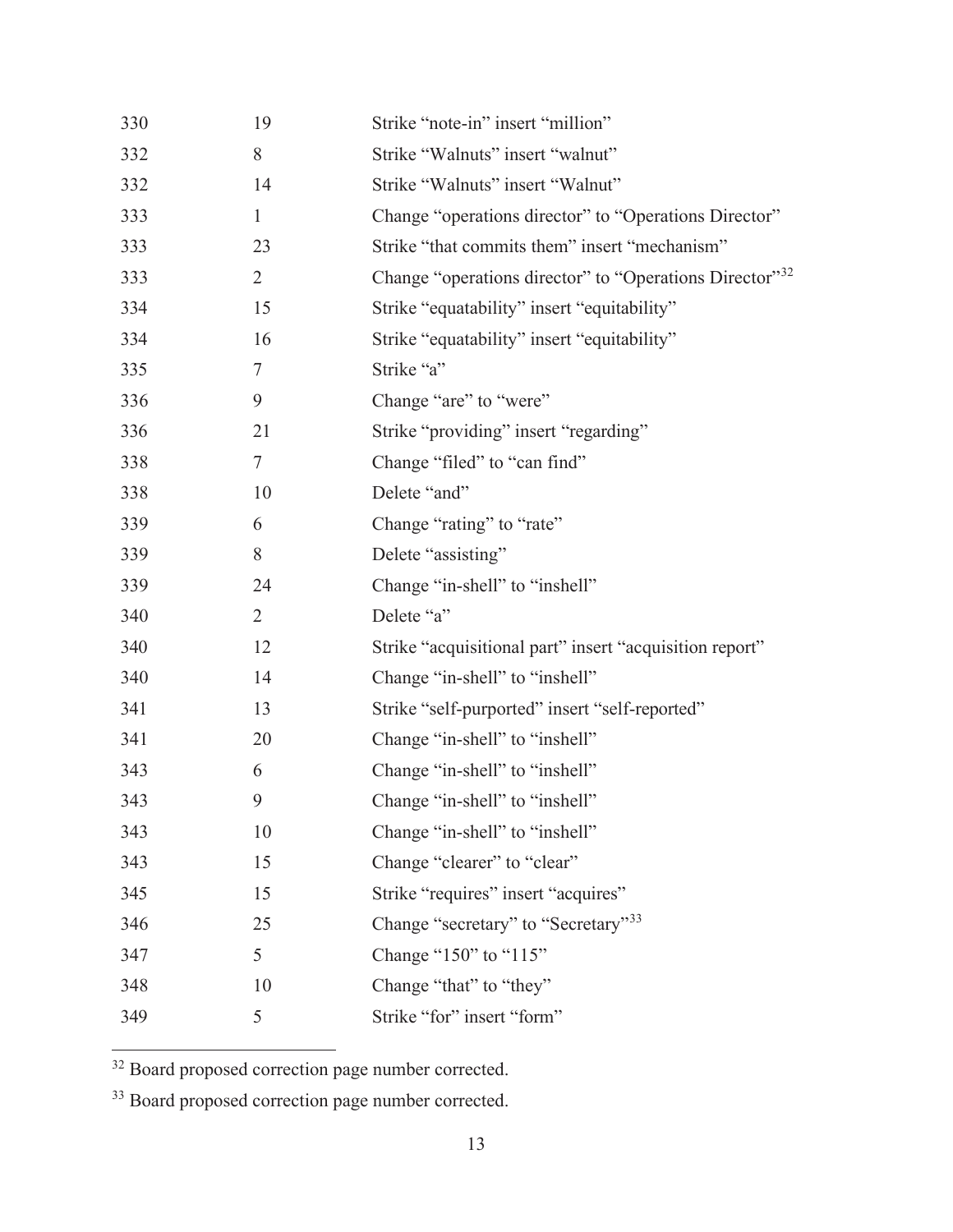| 349 | 13             | Strike "mass" insert "NASS"                        |
|-----|----------------|----------------------------------------------------|
| 352 | 15             | Strike "practice" insert "process"                 |
| 352 | 22/23          | Change "in-shell" to "inshell"                     |
| 353 | 9              | Change "in-shell" to "inshell"                     |
| 353 | 14             | Insert "to" between "could" and "handle"           |
| 355 | 12             | Strike "we have" insert "CWB has"                  |
| 359 | 18             | Change "reback" to "go back"                       |
| 360 | 15             | Strike "984.69C" insert "984.69(c)" <sup>34</sup>  |
| 360 | 15             | Strike "984.69B" insert "984.69 (b)" <sup>35</sup> |
| 361 | 21             | Change "in-shelled" to "inshell"                   |
| 364 | $\mathbf{1}$   | Change "in-shelled" to "inshell"                   |
| 364 | $\tau$         | Change "in-shelled" to "inshell"                   |
| 364 | 18             | Strike "\$770" insert "\$7.70"                     |
| 364 | 25             | Strike "770" insert "\$7.70"                       |
| 365 | $\mathbf{1}$   | Strike "6.09" insert "\$6.09"                      |
| 365 | $\overline{4}$ | Strike "6.09" insert "\$6.09"                      |
| 365 | $\overline{4}$ | Change "in-shelled" to "inshell"                   |
| 365 | 5              | Strike "8.87" insert "\$8.87"                      |
| 365 | 6              | Change "in-shelled" to "inshell"                   |
| 366 | $\mathbf{1}$   | Change "in-shelled" to "inshell"                   |
| 366 | $\overline{4}$ | Change "in-shelled" to "inshell"                   |
| 368 | 8              | Strike "918" insert "2918"                         |
| 370 | $\mathbf{1}$   | Strike "class" insert "cost"                       |
| 370 | 4              | Strike "class" insert "cost"                       |
| 371 | 13             | Change "in-shelled" to "inshell"                   |
| 371 | 22             | Delete "the" before "multiplying"                  |
| 372 | $\overline{2}$ | Strike "778" insert "\$7.70"                       |
| 372 | 11             | Change "when" to "we"                              |
| 372 | 25             | Change "in-shelled" to "inshell"                   |
| 373 | 6              | Change "in-shelled" to "inshell"                   |

<sup>34</sup> AMS proposed corrected edited to remove extra space.

<sup>35</sup> AMS proposed corrected edited to remove extra space.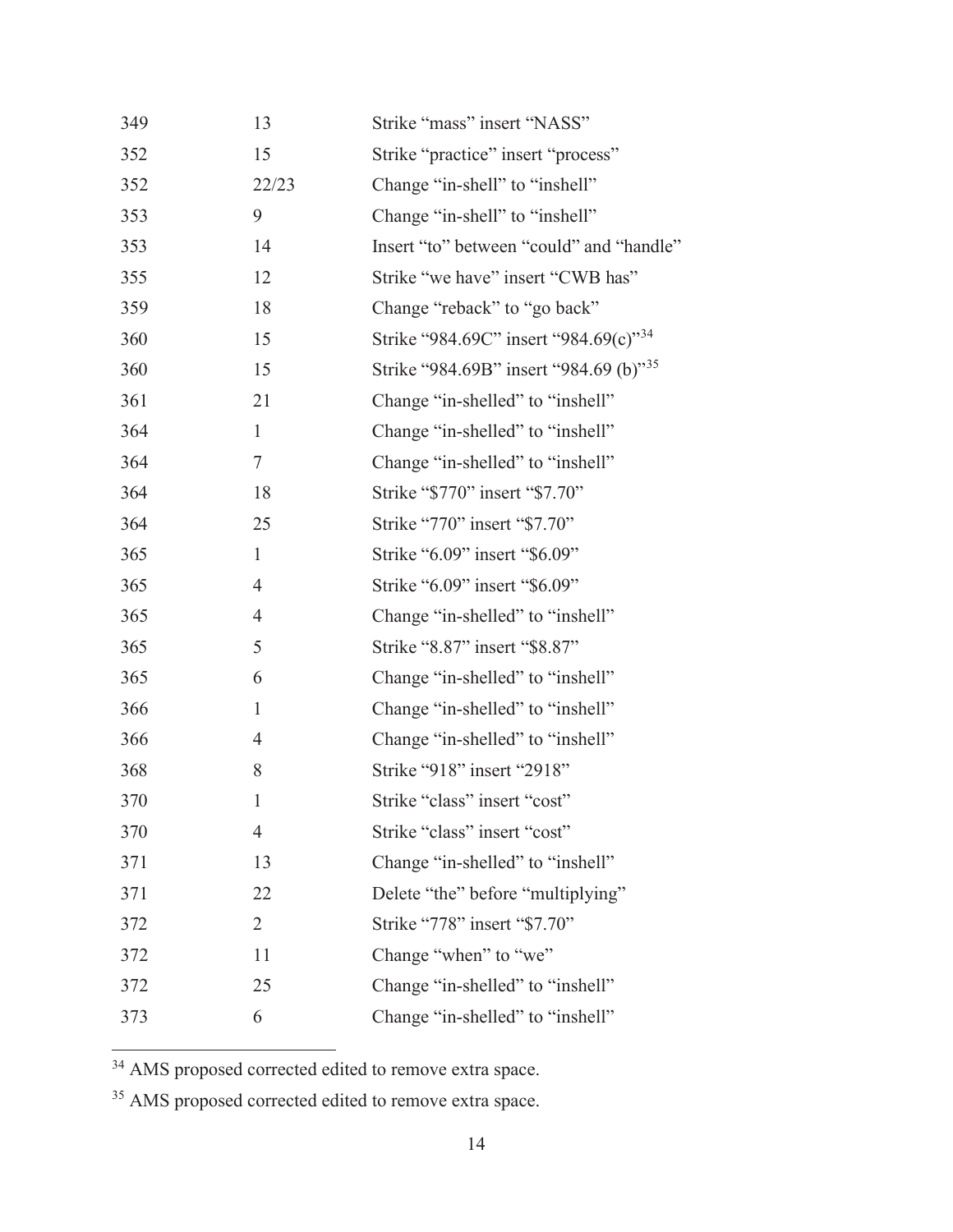| 374 | 19             | Strike "they" insert "the problem"                  |
|-----|----------------|-----------------------------------------------------|
| 374 | 21             | Change "in-shelled" to "inshell"                    |
| 375 | 10             | Change "in-shelled" to "inshell"                    |
| 375 | 10             | Strike "887" insert "\$8.87"                        |
| 375 | 10             | Strike "609" insert "\$6.09"                        |
| 375 | 16             | Change "in-shell" to "inshell"                      |
| 380 | 20             | Change "in shell" to "inshell"                      |
| 380 | 25             | Change "in shell" to "inshell"                      |
| 381 | 3              | Change "in-shell" to "inshell"                      |
| 381 | 5              | Change "in-shell" to "inshell"                      |
| 381 | 6              | Change "in shell" to "inshell"                      |
| 381 | 6              | Strike "for" insert "per"                           |
| 381 | 10             | Delete "in"                                         |
| 381 | 12             | Change "in-shell" to "inshell"                      |
| 381 | 14             | Change "shelled-inspection" to "shelled inspection" |
| 381 | 21             | Change "in-shell" to "inshell"                      |
| 382 | 5              | Change "in-shell" to "inshell"                      |
| 382 | 7              | Change "in-shell" to "inshell"                      |
| 382 | 10             | Change "in-shell" to "inshell"                      |
| 382 | 15/16          | Change "in-shell" to "inshell"                      |
| 382 | 17             | Strike "parenthesese" insert "parentheses"          |
| 382 | 18             | Change "in-shell" to "inshell"                      |
| 382 | 20             | Change "in-shell" to "inshell"                      |
| 382 | 21             | Change "in-shell" to "inshell"                      |
| 382 | 22             | Change "shelled-share" to "shelled share"           |
| 382 | 25             | Change "in-shell" to "inshell"                      |
| 383 | $\overline{2}$ | Change "in-shell" to "inshell"                      |
| 383 | 5              | Change "cost" to "costs"                            |
| 383 | 16             | Insert "greatly" between "are" and "clarifiant"     |
| 383 | 16             | Strike "clarifiant" and insert "clarify it"         |
| 384 | 8              | (Correction rejected) <sup>36</sup>                 |

<sup>&</sup>lt;sup>36</sup> Board proposed correction to page 384, line 8 suggested comma rejected as unnecessary.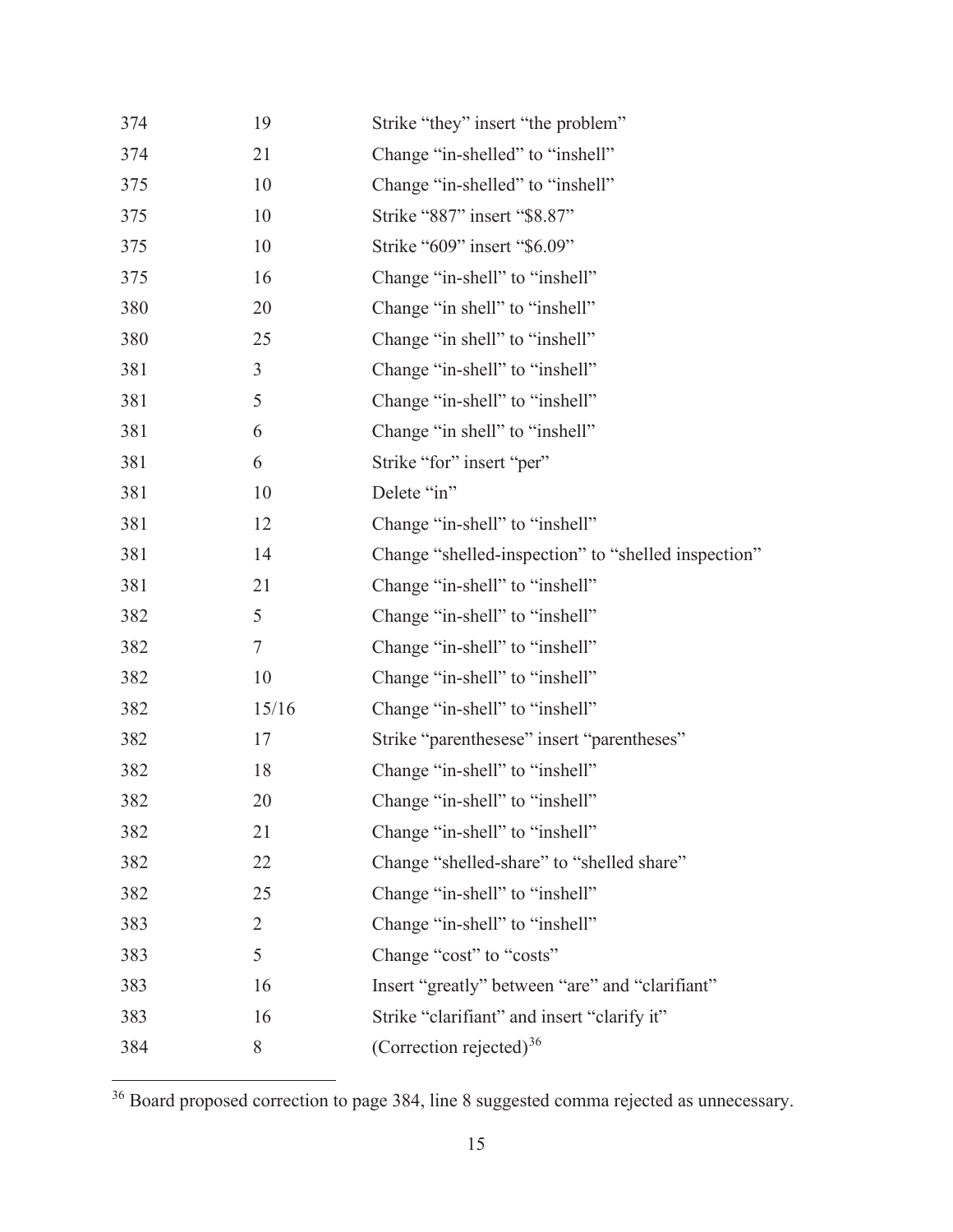| 385 | 7  | Strike "ECFR" insert "eCFR"                                         |
|-----|----|---------------------------------------------------------------------|
| 385 | 16 | Change "in-shell" to "inshell" (both instances)                     |
| 388 | 17 | Strike "yo" insert "you"                                            |
| 388 | 25 | Strike "is" insert "its"                                            |
| 391 | 24 | Strike "DR. HINMAN" insert "MR. HATCH"                              |
| 392 | 20 | Strike "marisasantana@usda.gov" insert<br>"marisa.santana@usda.gov" |
| 392 | 20 | Strike "marilynkennedy@usda.gov" insert<br>marilyn.kennedy@usda.gov |
| 392 | 22 | Delete "to"                                                         |
| 393 | 9  | Insert the word "take" after "we'll"                                |
| 394 | 19 | Change "Walnuts" to "Walnut"                                        |
| 394 | 22 | Strike "MALE VOICE" insert "MR. JONES"                              |
| 395 |    | Strike "SC-22-981-1" insert "SC22-981-1"                            |
|     |    |                                                                     |

The undersigned has, *sua sponte,* identified additional corrections to be made to the

record transcript, which are hereby **ADOPTED** as follows:

### **April 19, 2022**

| Page | Line              | Correction                                              |
|------|-------------------|---------------------------------------------------------|
| 7    | 15                | Strike "in-shell" and insert "inshell"                  |
| 20   | 20                | Insert period after "Pankey"                            |
| 34   | 12, 13            | Strike "in-shell" and insert "inshell" (both instances) |
| 34   | 13                | Strike "in-shell" and insert "inshell"                  |
| 35   | 14                | Strike "shell" and insert "shelled"                     |
| 76   | 25                | Strike "in-shell" and insert "inshell"                  |
| 89   | 11, 21            | Strike "in-shell" and insert "inshell" (both instances) |
| 90   | 11/12, 19         | Strike "in-shell" and insert "inshell" (both instances) |
| 117  | 19/20             | Strike "in-shell" and insert "inshell"                  |
| 118  | 21                | Strike "in-shell" and insert "inshell"                  |
| 141  | 24                | Strike "in-shell" and insert "inshell"                  |
| 143  | 17/18             | Strike "in-shell" and insert "inshell"                  |
| 144  | 11, 12, 15,<br>16 | Strike "in-shell" and insert "inshell" (all instances)  |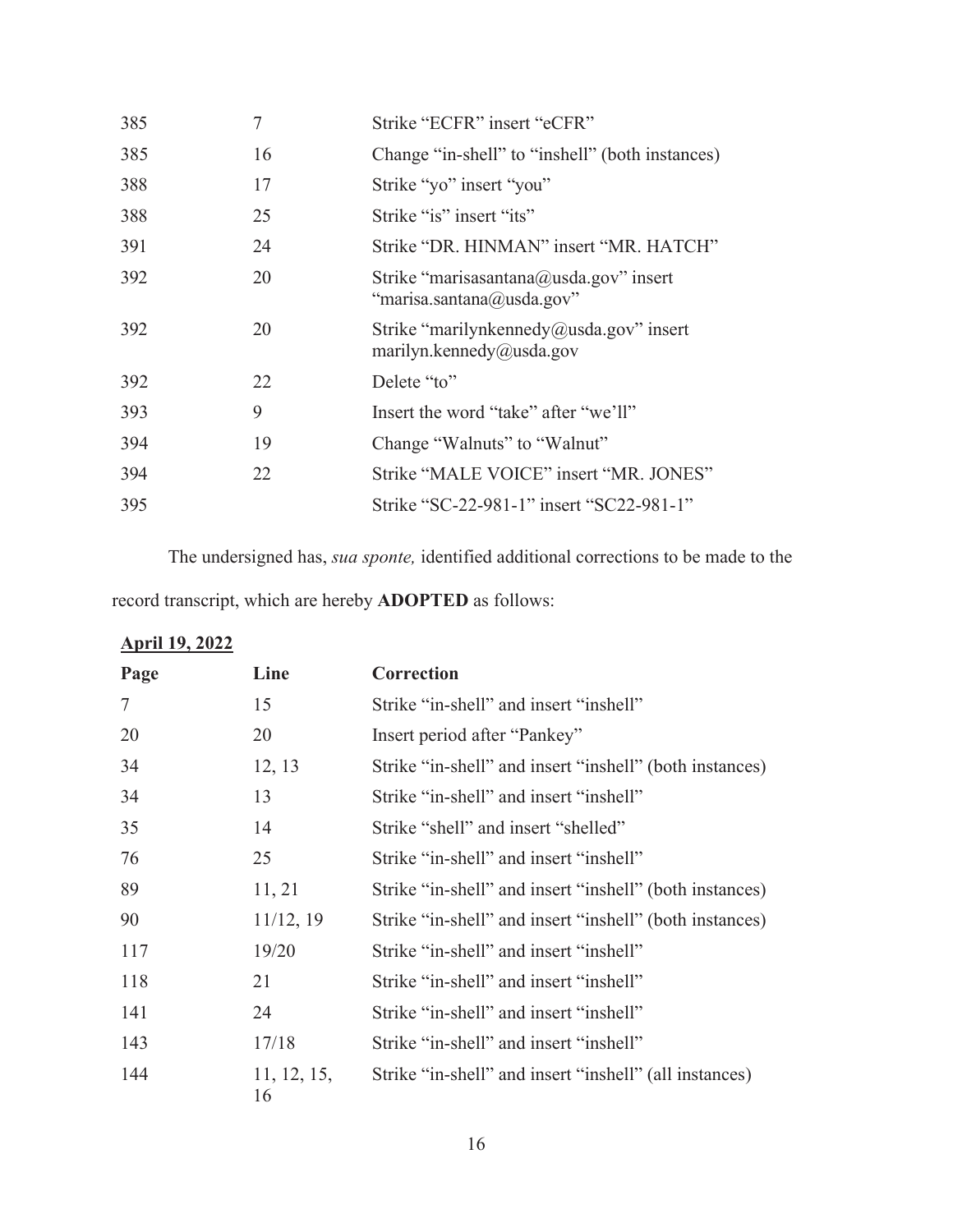| 203<br>6, 12 |  |  |  | Strike "in-shell" and insert "inshell" (both instances) |
|--------------|--|--|--|---------------------------------------------------------|
|--------------|--|--|--|---------------------------------------------------------|

| <b>April 20, 2022</b> |              |                                                         |
|-----------------------|--------------|---------------------------------------------------------|
| Page                  | Line         | Correction                                              |
| 285                   | 8, 12/13     | Strike "in-shell" and insert "inshell" (both instances) |
| 298                   | 8            | Strike "in-shell" and insert "inshell"                  |
| 308                   | 15           | Strike "in-shell" and insert "inshell"                  |
| 309                   | 16/17, 21/22 | Strike "in-shell" and insert "inshell" (both instances) |
| 348                   | 14/15        | Strike "in-shell" and insert "inshell"                  |
| 365                   | 24           | Strike "in-shell" and insert "inshell"                  |
| 376                   | 8/9          | Strike "in-shell" and insert "inshell"                  |

Pursuant to 7 C.F.R. § 900. 10, I hereby certify that to the best of my knowledge and belief, the transcript of the testimony given during the hearing is a true rendition of the testimony, except for any remaining obvious or immaterial spelling and any typographical or grammatical errors, and with the corrections as adopted hereinabove.<sup>37</sup>

Also in accordance with 7 C.F.R. § 900. 10, on April 21, 2022, the undersigned, via email by OALJ Attorney Advisor Marisa Santana, notified the Hearing Clerk's Office of the close of hearing, submissions dates decided during hearing, and transmitted all copies of exhibits. I hereby further certify that the record includes the following exhibits, which were each received into evidence at the indicated transcript page, as follows, and that these exhibits are all of the exhibits as introduced at the hearing:

 $37$  Given the circumstances of this proceeding, I find that it would be counterproductive for the Hearing Clerk to note the corrections on the "hard copy" of the transcript; therefore, I find the Hearing Clerk need not follow the specifications set forth to that effect in 7 C.F.R. § 900.10. The above-referenced corrections that are adopted herein are deemed to be a part of the transcript as if the Hearing Clerk had actually noted those corrections on a hard copy, and a copy of this Order Certifying Transcript shall accompany any and all official copies of the transcript in this matter.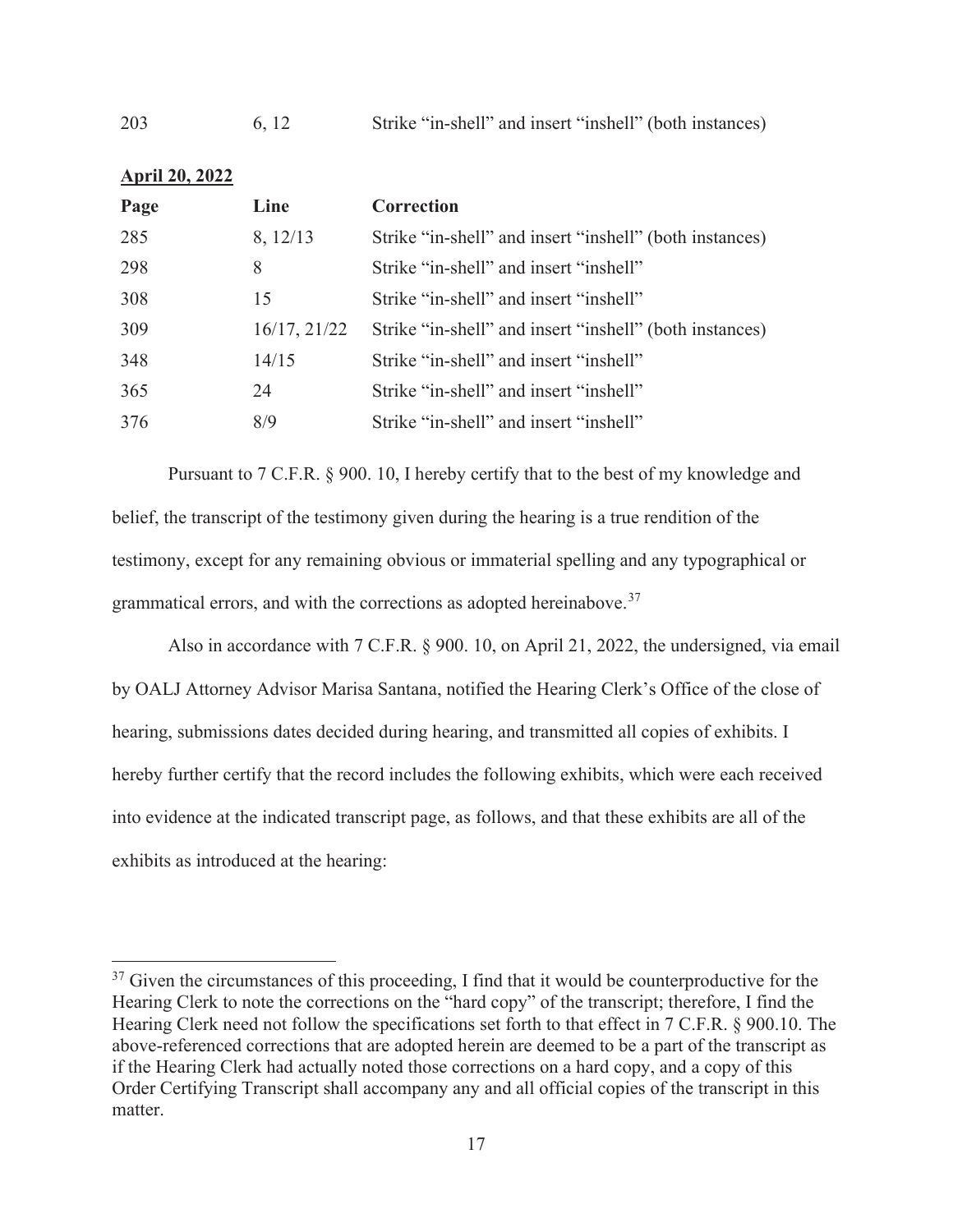# **April 19, 2022**

| <b>Exhibit</b> | <b>Description</b>     |                                                               | <b>Marked</b> | <b>Received</b> |
|----------------|------------------------|---------------------------------------------------------------|---------------|-----------------|
| $\mathbf{1}$   | Notice of Hearing      |                                                               | 24            | 25              |
| $\overline{2}$ | Certificate of Mailing |                                                               | 25            | 25              |
| $\mathfrak{Z}$ |                        | Certificate of News Release                                   | 25            | 25              |
| $\overline{4}$ |                        | Certificate of Officials Notified                             | 25            | 25              |
| 5              | Notice of Ex Parte     |                                                               | 27            | 27              |
| 6              |                        | Section 984.67 Exemptions                                     | 27            | 29              |
| 7              | Don                    | <b>USDA Walnut Testimony</b>                                  | 32            | 39              |
| 8              | Don                    | <b>USDA Walnut Tables 1-6</b>                                 | 33            | 39              |
| 9              | Mike                   | <b>CWB</b> Testimony                                          | 42            | 114             |
| 10             | Mike                   | <b>CWB</b> Testimony<br>Exhibit: PowerPoint Industry Overview | 42            | 114             |
| 11             | Jack                   | <b>CWB</b> Testimony                                          | 149           | 149             |
| 12             | Eric                   | <b>CWB</b> Testimony                                          | 178           | 178             |
| 13             | Chuck                  | <b>CWB</b> Testimony                                          | 226           | 226             |
| 14             | William                | <b>CWB</b> Testimony                                          | 249           | 249             |
| 15             | Frank                  | <b>CWB</b> Testimony                                          | 262           | 262             |
| 17             | William                | <b>CWB</b> Testimony                                          | 271           | 271             |

## **April 20, 2022**

| <b>Exhibit</b> | <b>Description</b>                                                      | <b>Marked</b> | <b>Received</b> |
|----------------|-------------------------------------------------------------------------|---------------|-----------------|
| 16             | Rachel<br><b>CWB</b> Testimony                                          | 314           | 314             |
| 16A            | Prof. Goodhue CWB Supplement to<br>Testimony                            | 363           | 384             |
| 18             | <b>Heather Donoho CWB Testimony</b>                                     | 326           | 356             |
| 19             | Heather Donoho CWB Testimony<br><b>Exhibit: Assessment Presentation</b> | 326           | 356             |

Pursuant to the schedule established at the hearing, all briefs shall be filed with the

Hearing Clerk by **4:30 p.m. (Eastern) on Thursday, June 23, 2022**. 38

<sup>38</sup> *See* Transcript at 393: 1-3.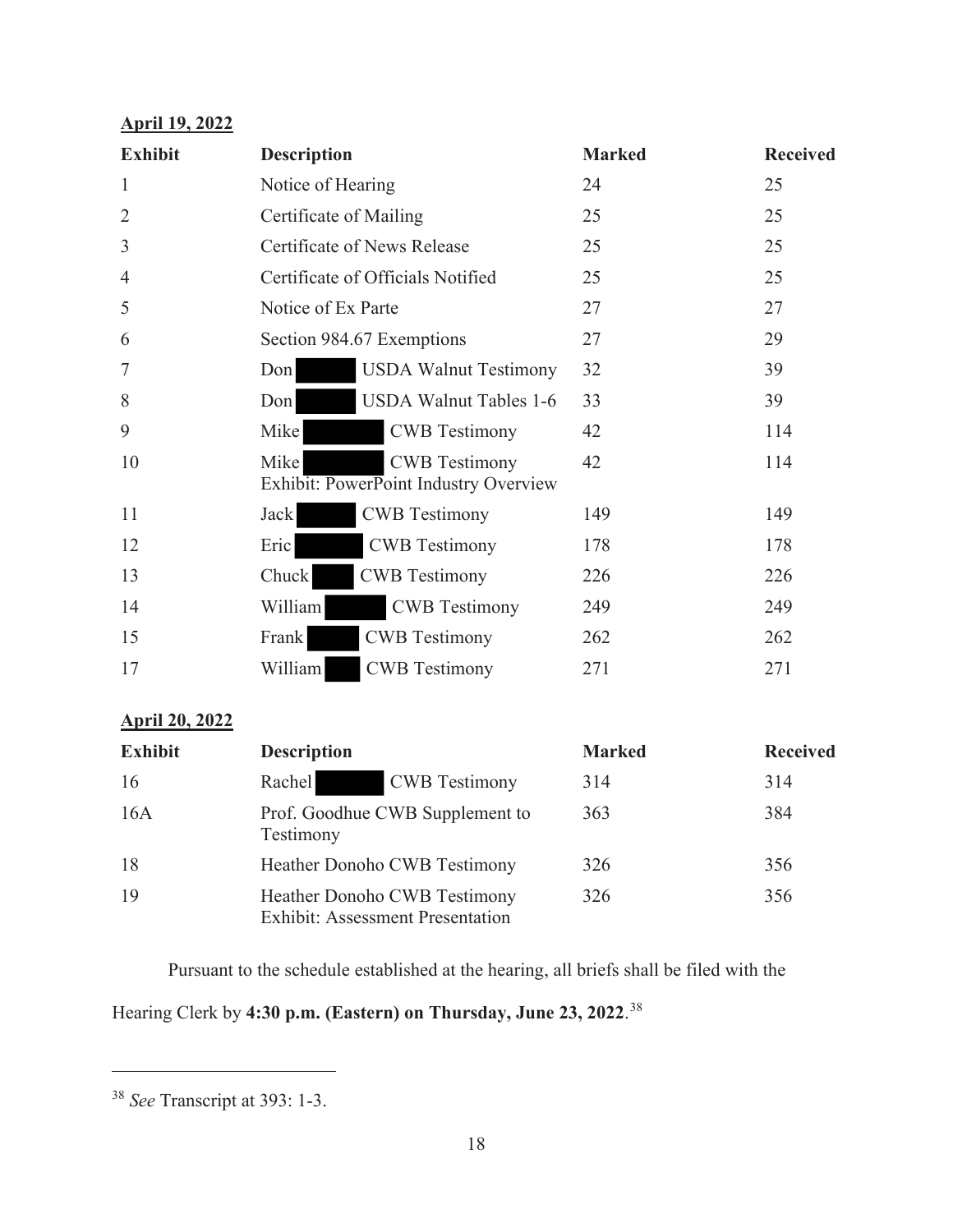Copies of this Certification of Transcript shall be served upon the parties by the Hearing

Clerk. The Hearing Clerk shall also email copies to the following persons:

Rupa Chilukuri, Esq. USDA, OGC rupa.chiluuri@usda.gov

Geronimo Quinones, Marketing Specialist USDA, AMS Geronimo.Quinones@usda.gov

Pushpa Kathir, Marketing Specialist USDA, AMS pushpa.kathir@usda.gov

CWB Witnesses:

Matthew Pavone, Branch Chief USDA, OGC Matthew.Pavone@usda.gov

Andrew Hatch, Supervisory Marketing Specialist (Deputy Director) UDSA, AMS Andrew.Hatch@usda.gov

Christy Pankey, Marketing Specialist USDA, AMS christy.pankey@usda.gov

Don Hinman, Economist USDA, AMS donald.hinman@usda.gov



Done at Washington, D.C., this 8th day of June 2022



SIROIHER Date: 2022.06.08 12:00:15 -04'00' Digitally signed by CHANNING **STROTHER** 

Channing D. Strother Chief Administrative Law Judge